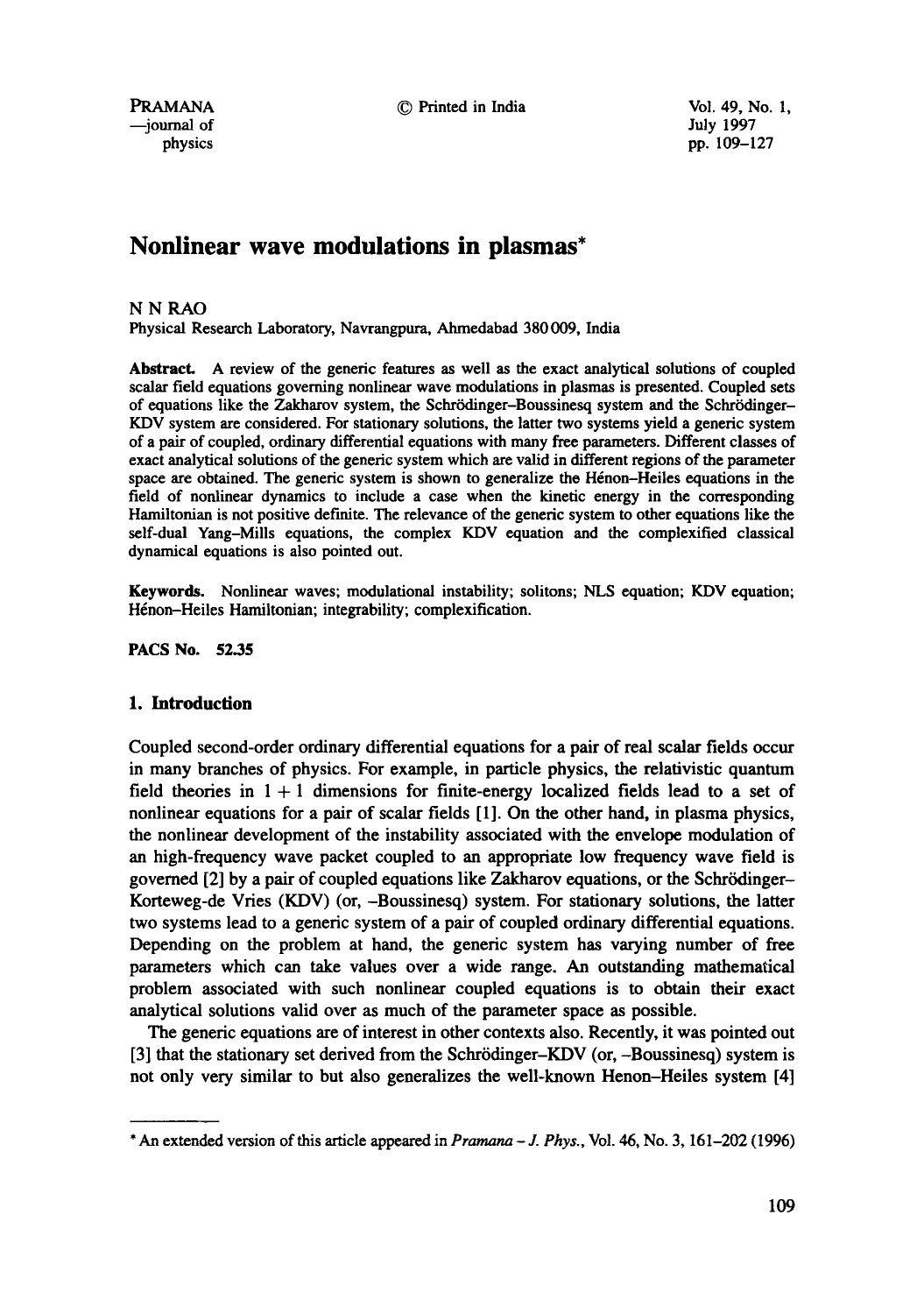which has been extensively studied over the last decade in the field of nonlinear dynamics. On the other hand, there is the interesting possibility that the self-dual Yang-Mills field equations [5] could be related to the stationary equations derived from the Schrödinger-KDV (or, -Boussinesq) system. Furthermore, when the dependent variable of an uncoupled KDV equation is made complex [6, 7], the resulting set of real equations are structurally very similar to those contained in the generic system. The latter reflects also certain interesting properties of the coupled equations obtained by the 'complexiflcation' of the dynamical equation for a classical particle with one-degree of freedom in a general conservative potential field [6].

In this review, I will briefly discuss some of the above features. In the process, I will describe a method of solution that can be used for obtaining analytical solutions of coupled scalar field equations. In particular, I will use this method to obtain different classes of exact analytical solutions of the generic equations obtained from the Schrödinger-KDV (or, -Boussinesq) system. Wherever possible, the examples are chosen from the field of plasma physics where such equations are commonly encountered. Unless otherwise stated, all the variables are assumed to be suitably normalized so that the equations are dimensionless throughout.

# **2. Modulational instability**

Consider the propagation along  $\hat{x}$ -direction of a plane wave of frequency  $\omega_0$  and wavenumber  $k_0$  represented by

$$
\mathcal{E} = E(x, t) \exp[i(k_0 x - \omega_0 t)], \qquad (1)
$$

where the complex amplitude  $E(x, t)$  is a slowly varying function of the space and the time variables. In order to derive a governing equation for the wave propagation, we start with the nonlinear dispersion relation, namely,  $\omega = \omega(k, |E|^2)$  and Taylor expand it around  $(\omega_0, k_0)$  to obtain

$$
\omega - \omega_0 = (k - k_0) \frac{\partial \omega}{\partial k} + \frac{1}{2} (k - k_0)^2 \frac{\partial^2 \omega}{\partial k^2} + |E|^2 \frac{\partial \omega}{\partial (|E|^2)},
$$
(2)

where the partial derivatives have to be evaluated at  $k = k_0$  and  $|E| = 0$ . Replacing the frequency shift  $(\omega - \omega_0)$  by  $i\partial/\partial t$  and the wavenumber shift  $(k - k_0)$  by  $-i\partial/\partial x$ , we obtain the following evolution equation for the slowly varying complex amplitude  $E(x, t)$ 

$$
i\left(\frac{\partial E}{\partial t} + V_g \frac{\partial E}{\partial x}\right) + P \frac{\partial^2 E}{\partial x^2} + (QEE^*)E = 0,
$$
\n(3)

where asterisk denotes complex conjugate,  $V_g \equiv \partial \omega / \partial k$  denotes the group velocity,  $P = (\partial^2 \omega / \partial k^2)/2$  represents the group dispersion, and  $Q = -\partial \omega / \partial (|E|^2)$  is the nonlinear coefficient. In view of its structural similarity, eq. (3) is called the 'nonlinear Schrödinger equation', and is known to govern the evolution of different types of high-frequency waves in plasmas. Examples are the Langmuir waves, the upper-hybrid waves and the electromagnetic waves.

Equation (3) can be analysed to determine the stability properties of an high-frequency carrier wave when its amplitude is modulated with a lower frequency. Depending on the

### *Pramana - J. Phys.,* **Vol. 49, No. 1, July 1997**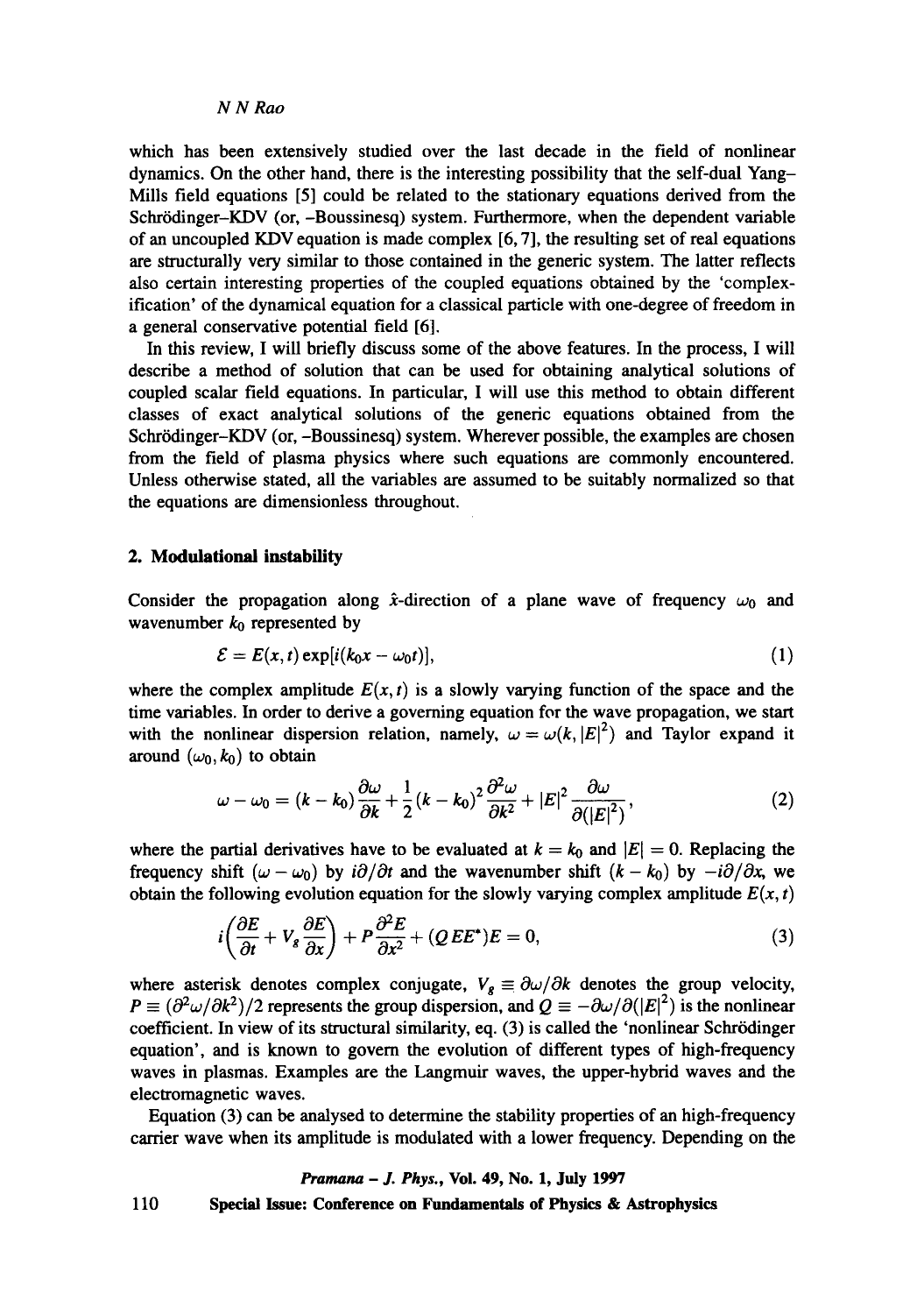relative sign between the dispersive and the nonlinear terms, the modulation can become unstable. Linear stability analysis shows [2] that for  $PQ > 0$  the waves are modnlationally unstable. Physically, the instability arises due to the self-trapping of the wave field in the 'potential', which is determined by the wave itself [cf. the last term on the left-hand side of eq. (3)].

We shall now look for solutions of eq. (3) which are stationary in a frame moving with a constant speed. For this, we note that the second term in eq. (3) can be eliminated by going into a Galilean frame defined by  $\zeta = x - V_g t$  and  $\tau = t$ :

$$
i\frac{\partial E}{\partial \tau} + P \frac{\partial^2 E}{\partial \zeta^2} + (QEE^*)E = 0.
$$
 (4)

We now look for stationary solutions in the  $(\zeta, \tau)$  coordinates by defining the variable,  $\eta = \zeta - M\tau \equiv x - (V_g + M)t$  where *M* is the normalized speed, called the 'Mach number', of the stationary frame. In order to allow for any possible shift in the frequency as well as in the wave number of the carrier wave, we represent the amplitude field as

$$
E = E_a(\eta) \exp[i\{X(\zeta) + T(\tau)\}], \tag{5}
$$

where  $E_a(\eta)$  is the real, stationary amplitude of the modulated wave. Substituting the solution (5) into eq. (4), we obtain from the imaginary part,  $X(\zeta) = M\zeta/2P$  whereas the real part yields the following equation for the amplitude *Ea:* 

$$
2P\frac{\mathrm{d}^2E_a}{\mathrm{d}\eta^2} = \lambda E_a - 2QE_a^3,\tag{6}
$$

where  $\lambda = 2(dT/d\tau) + (M^2/2P)$  is the nonlinear shift parameter. For localized boundary conditions, eq. (6) can be easily integrated to obtain the so-called 'envelope soliton', solution, namely,

$$
E_a(\zeta,\tau)=\pm\left(\frac{\lambda}{Q}\right)^{1/2}\mathrm{sech}\left\{\left(\frac{\lambda}{2P}\right)^{1/2}(\zeta-M\tau)\right\}.
$$
 (7)

Clearly, the total high-frequency field  $\mathcal{E}(x, t)$  has a structure wherein the amplitude of the carrier wave field is modulated, leading to a bell-shaped profile and the structure itself propagates with a constant velocity with respect to the laboratory frame.

Before considering further generalizations of the above equation, let us briefly summarize the physical mechanism that leads to such solutions. In plasma physics, the variable  $E$  can be taken to represent the electric field of a suitable high-frequency field. It can be easily shown that when the amplitude of such a wave field is slowly modulated spatially, the motion of a particle of charge  $q$  and mass m can be decomposed into two parts: the first part contains the linear motion that oscillates with the same frequency as the wave field, and is charge and mass dependent. The second part is the nonlinear motion arising because of the time-averaged force, and is independent of the sign of the charge. Such a nonlinear force is called the 'ponderomotive force' and is, in general, given by [8]

$$
\vec{F}_p = -\frac{q^2}{4m\omega^2}\nabla(E_a^2).
$$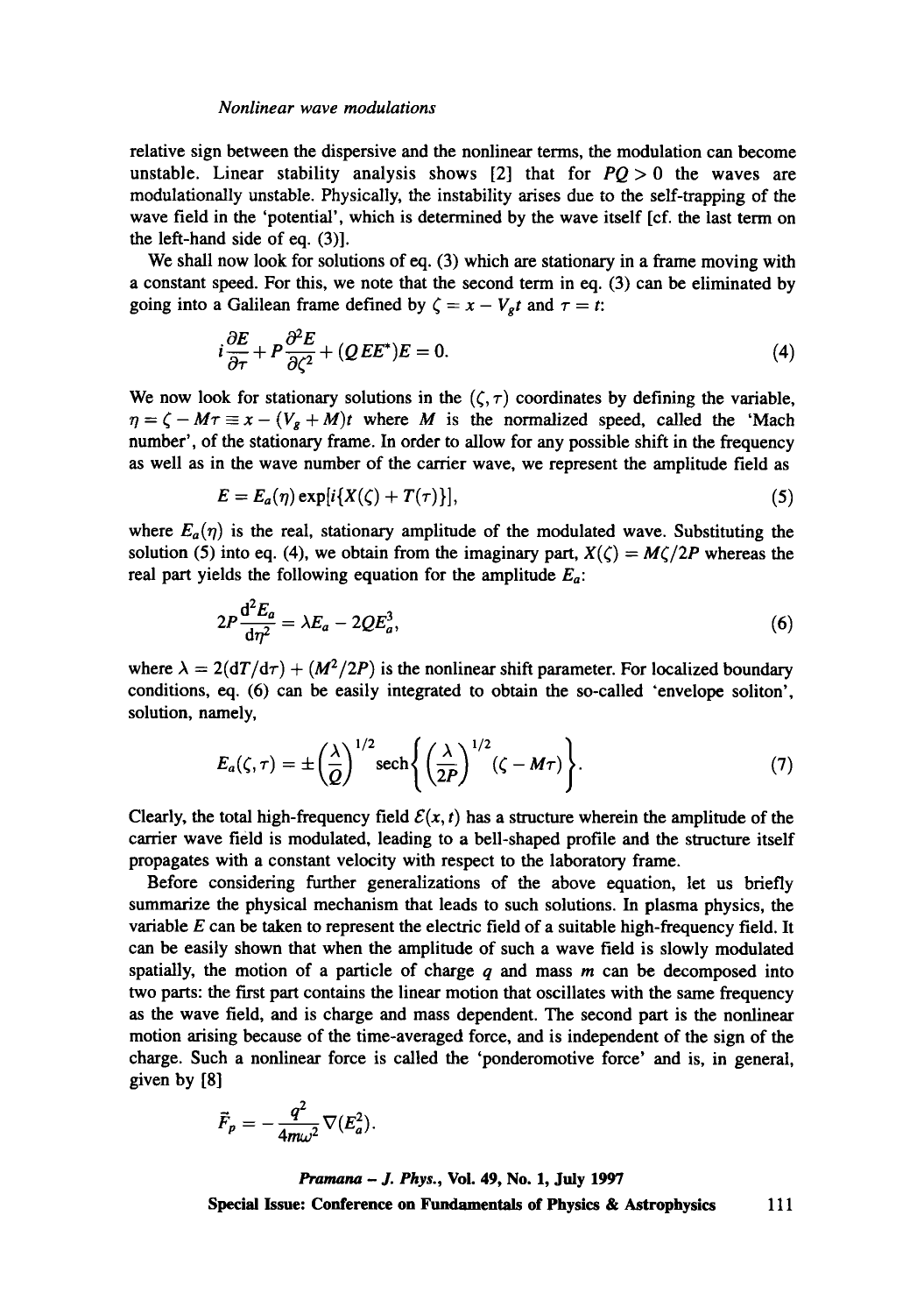Because of the inverse dependence on the mass, the ponderomotive force acts strongly on the electrons pushing them away from the regions where the field is stronger. However, the resulting ambipolar field causes the ions to follow the electrons, thereby creating a density well which further traps the high-frequency field. This process is continued till a dynamic balance between the nonlinear and the dispersive effects is achieved. The envelope soliton solution is simply a representation of such a state.

# **3. Coupled equations**

The ponderomotive force due to a high-frequency field in a plasma drives low-frequency oscillation which may be a normal mode of the system. For example, the amplitude modulated Langmuir oscillations are coupled to the wave-excited, low-frequency acoustic fluctuations called the 'ion-acoustic waves'. The nonlinear Schrödinger equation derived above considers, however, only the static response of the latter waves. Such an approximation can be justified when the envelope packet is nearly static. However, when the envelope moves with finite, non-zero speed, dynamic response of the low-frequency wave should be taken into account.

# *3.1 Zakharov system*

For the Langmuir-ion-acoustic waves, Zakharov [9] suggested the following pair of coupled equations:

$$
i\epsilon \frac{\partial E}{\partial t} + \frac{3}{2} \frac{\partial^2 E}{\partial x^2} = \frac{1}{2} (\delta n_e) E, \tag{8}
$$

$$
\frac{\partial^2}{\partial t^2}(\delta n) - \frac{\partial^2}{\partial x^2}(\delta n) = \frac{\partial^2}{\partial x^2} \left(\frac{1}{4} E E^*\right),\tag{9}
$$

where  $\epsilon$  is a known small, real parameter, and  $\delta n$  is the perturbed ion number density. Under the approximation used to derive the above equations, *6n* is equal to the electron number density perturbation, namely,  $\delta n_e$ . Equation (8) is a Schrödinger-like equation with  $\delta n_e$  as the potential, which in turn is governed (since  $\delta n_e = \delta n$ ) by the linear wave equation (9) driven by a source term involving the 'wave function'. The coupled set of equations (8) and (9) is called the 'Zakharov system', and has been very extensively studied in the literature. It may be noted that the nonlinear Schr6dinger equation can be recovered from the Zakharov system if, under the assumption of static response, one neglects the time derivative term in the driven wave equation (9). However, for dynamic response, we obtain, using the stationary variable  $\xi \equiv x - Mt$ ,

$$
\delta n = -\frac{1}{4} \frac{EE^*}{(1-M^2)}, \quad \phi = \delta n + \frac{|E|^2}{4} \equiv M^2 \delta n, \tag{10}
$$

where  $\phi$  is the self-consistent ambi-polar potential. Thus, the solutions of the nonlinear Schrödinger equation are valid when the Mach number  $M$  tends to zero.

Equations (8) and (9) (together with the quasi-neutrality condition,  $\delta n_e = \delta n$ ) can be integrated for stationary solutions to yield

112 *Pramana - J. Phys.,* Vol. 49, No. 1, July 1997 Special **Issue: Conference on Fundamentals of Physics & Astrophysics**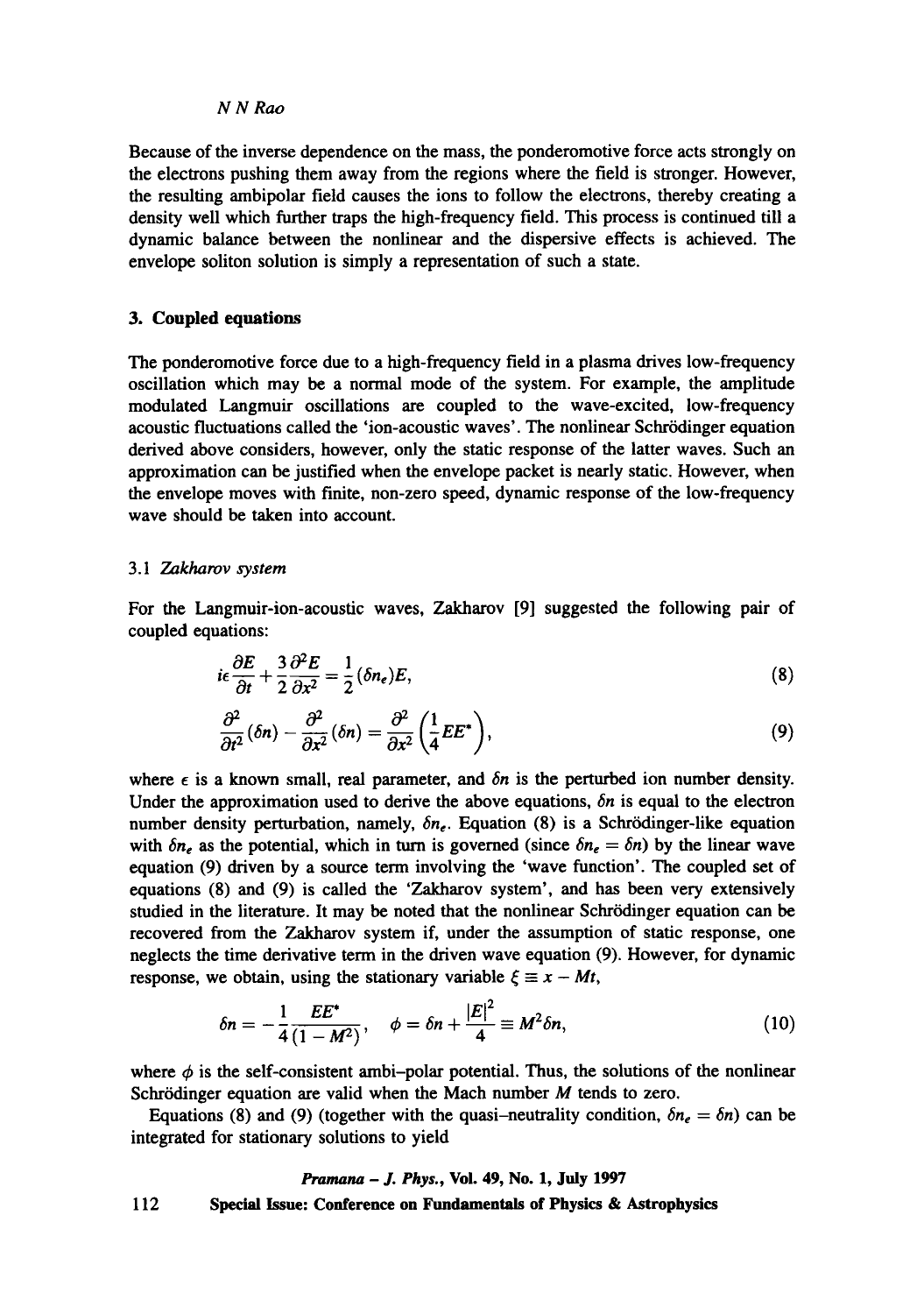$$
E_a(\xi) = \pm [8\lambda (1 - M^2)]^{1/2} \text{sech}(\mu \xi), \tag{11}
$$

$$
\phi(\xi) = -2\lambda M^2 \mathrm{sech}^2(\mu\xi),\tag{12}
$$

where  $\mu^2 = \lambda/3$ , and the nonlinear shift parameter given by  $\lambda = 2\Delta + (\epsilon^2 M^2/3) \approx 2\Delta$ is required to be positive so that the solutions (11) and (12) satisfy the localized boundary conditions. Equation (11) then requires  $M^2 < 1$  for real  $E_a$ ; that is, the high-frequency envelope wave packet 'loaded' with the low-frequency density fluctuations can only travel at sub-sonic  $(M < 1)$  speeds. Both the solutions are symmetric with respect to  $\xi = 0$ . Note that the solutions (11) and (12) imply the following relation:

$$
\frac{E_a^2}{4} = -\frac{1 - M^2}{M^2} \phi.
$$
 (13)

Clearly, for a given envelope field amplitude  $E_a$ , the variable  $\phi$  becomes large when  $M^2 \rightarrow 1$ , in which case the driven linear wave equation (9) needs to be replaced by a suitable nonlinear equation. This is discussed in the next section.

# 3.2 *Schro'dinger-Boussinesq system*

The nonlinear Schrödinger equation as well as the Zakharov equations take into account only the linear response in the low-frequency dynamics. However, as pointed out above, for the so-called 'near-sonic' ( $M \sim 1$ ) propagation, the amplitude of the low-frequency perturbation can be quite large requiring a nonlinear dynamical equation in place of eq. (9). For the coupled Langmuir and ion-acoustic waves, Makhankov [10] suggested the following coupled Schrödinger-Boussinesq equations as the appropriate set:

$$
i\epsilon \frac{\partial E}{\partial t} + \frac{3}{2} \frac{\partial^2 E}{\partial x^2} = \frac{1}{2} (\phi) E, \tag{14}
$$

$$
\left(\frac{\partial^2}{\partial t^2} - \frac{\partial^2}{\partial x^2}\right)\phi - \frac{\partial^4 \phi}{\partial x^4} - \frac{\partial^2}{\partial x^2}(\phi^2) = \frac{\partial^2}{\partial x^2} \left(\frac{EE^*}{4}\right). \tag{15}
$$

The latter equation is called the (driven) 'Boussinesq equation', and generalizes the linear wave equation (9) to include the dispersive effects (third term on the left-hand side) as well as the nonlinear effects (the fourth term).

For stationary solutions of the form

$$
E=E_a(\xi)\exp[i\{X(x)+T(t)\}], \phi=\phi(\xi),
$$

where  $\xi = x - Mt$ , eqs (14) and (15) yield

$$
3\frac{\mathrm{d}^2 E_a}{\mathrm{d}\xi^2} = \lambda E_a + \phi E_a,\tag{16}
$$

$$
\frac{d^2\phi}{d\xi^2} = -(1-M^2)\phi - \phi^2 - \frac{E_a^2}{4}.
$$
\n(17)

Equations (16) and (17) have two free parameters  $\lambda$  and M defined above. They describe the stationary, bi-directional propagation of coupled Langmuir and ion-acoustic waves in unmagnetized plasmas.

*Pramana - J. Phys.,* **Vol. 49, No. 1, July 1997 Special Issue: Conference on Fundamentals of Physics & Astrophysics** 113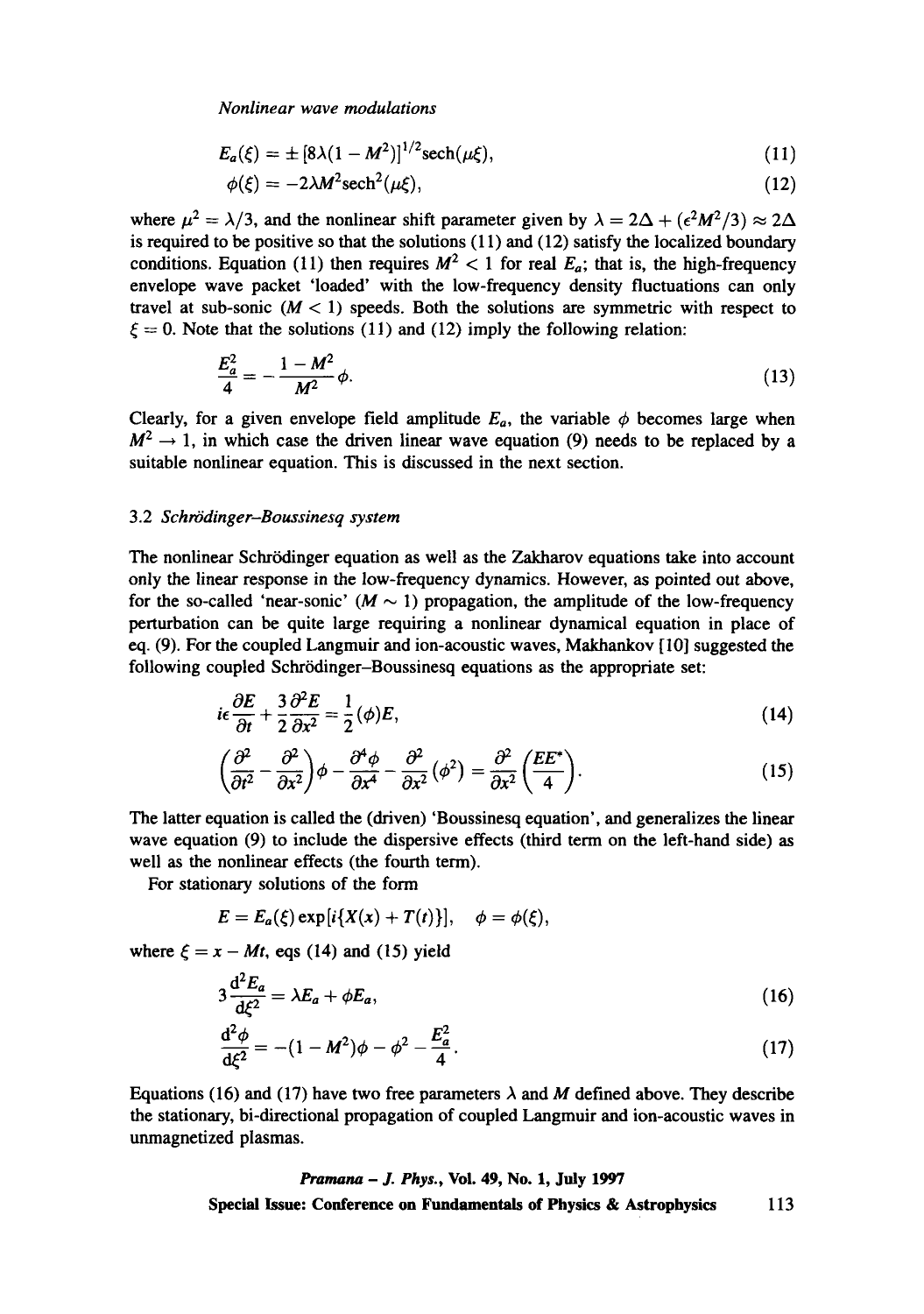# 3.3 Schrödinger-KDV system

For uni-directional propagation, Nishikawa *et al* [11] suggested a simpler set which contains a driven KDV equation instead of the driven Boussinesq equation (15). Note that the Boussinesq equation has fourth-order space and second-order time derivatives whereas the KDV has third-order space and first-order time derivative terms. The latter equation can be systematically and rigorously derived by using the reductive perturbation analysis [12] on the basic set of plasma equations describing the low-frequency wave. However, it can also be directly obtained from the driven Boussinesq equation (15) under uni-directional, near-sonic approximation which allows us to use  $\partial/\partial t \approx -\partial/\partial x$  for propagation along the positive x-direction. Equation  $(15)$  then reduces to the equation,

$$
\left(\frac{\partial}{\partial t} + \frac{\partial}{\partial x}\right)\phi + \frac{1}{2}\frac{\partial^3 \phi}{\partial x^3} + \phi \frac{\partial \phi}{\partial x} = -\frac{1}{2}\frac{\partial}{\partial x}\left(\frac{EE^*}{4}\right),\tag{18}
$$

which is the driven KDV equation. This equation is coupled, as in the case of the Boussinesq equation, to the Schrödinger-like equation (14). For stationary solutions, the Schrödinger-KDV set yields the equations

$$
3\frac{\mathrm{d}^2 E_a}{\mathrm{d}\xi^2} = \lambda E_a + \phi E_a,\tag{19}
$$

$$
\frac{d^2\phi}{d\xi^2} = -2(1-M)\phi - \phi^2 - \frac{E_a^2}{4},\tag{20}
$$

which is very similar to the set of equations (16) and (17). Note that eq. (20) can be directly obtained, as expected, from eq. (17) by using  $1 - M^2 \approx 2(1 - M)$  which is valid for  $M \rightarrow 1$ .

# 3.4 *Exact analytical solutions*

The coupled equations (19) and (20) can be solved for exact analytical solutions satisfying localized boundary conditions. The equations have two free parameters, and it is desirable to obtain solutions valid in the entire allowed regions of the parameter space. However, it has been possible so far only to obtain exact solutions valid on a straight line defined by the equation,  $M = 1 - 20\Delta/3$  in the two-dimensional space spanned by the parameters M and  $\Delta$ . The solutions are given [11] explicitly by

$$
E_a(\xi) = \pm 16\sqrt{3}\Delta \operatorname{sech}(\mu\xi)\tanh(\mu\xi),\tag{21}
$$

$$
\phi(\xi) = -12\Delta \operatorname{sech}^2(\mu\xi),\tag{22}
$$

where  $\mu^2 = 2\Delta/3$ , and  $\lambda \approx 2\Delta$  has been used. Similar solutions also exist [10] for the coupled equations (16) and (17).

It is interesting to compare the exact solution of the Zakharov set with that of the Schrrdinger-KDV (or, -Boussinesq) set obtained above. The former has two free parameters whereas the latter has only one free parameter. In the Zakharov case, the solutions for both the field variables are symmetric with respect to  $\xi = 0$ . On the other

### *Pramana - J. Phys.,* **Voi. 49, No. 1, July 1997**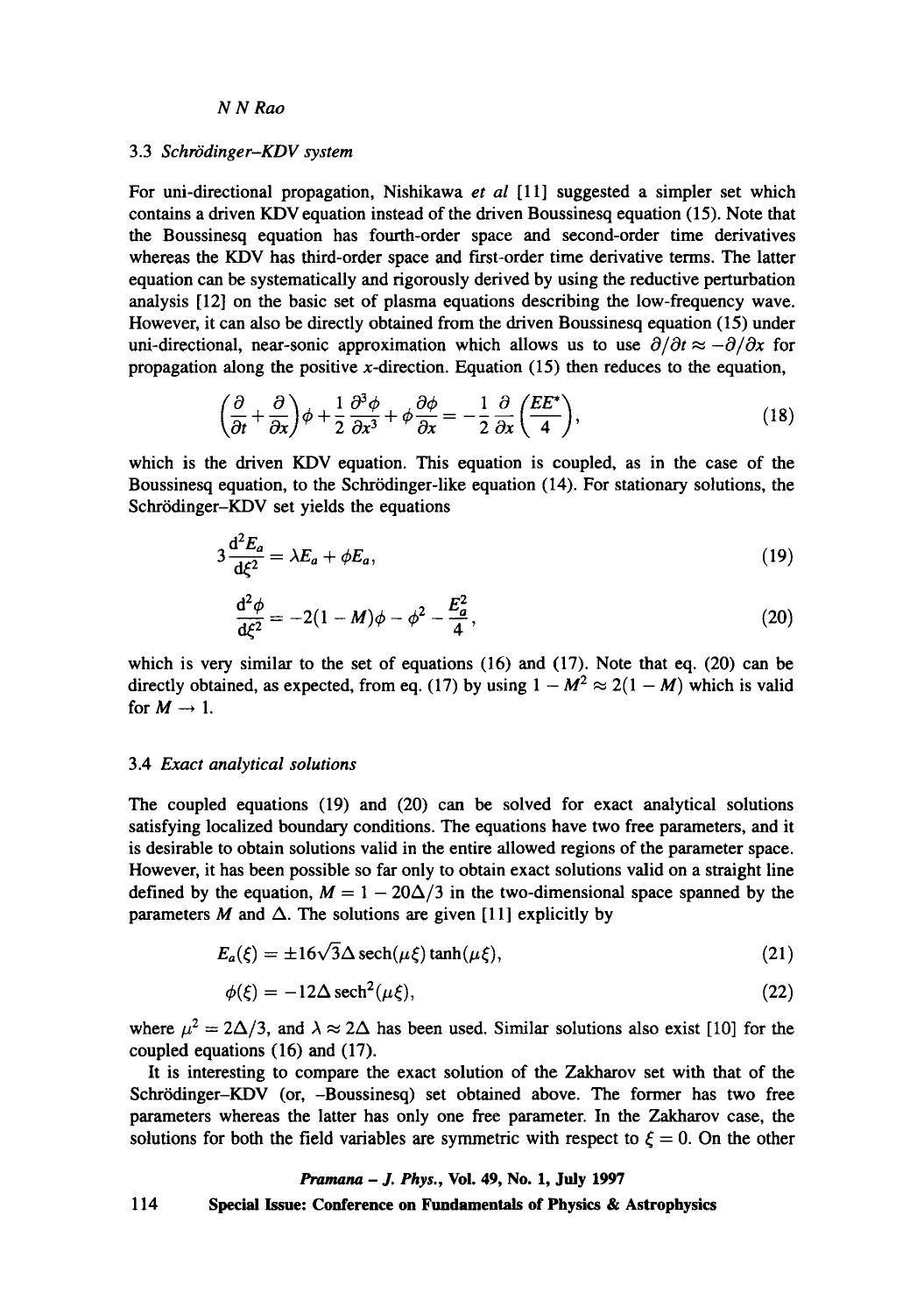hand, for the Schrödinger-KDV (or, -Boussinesq) set, the E-field solution is antisymmetric with respect to  $\zeta = 0$  whereas the  $\phi$ -field is symmetric as earlier. Clearly, in both cases, the solutions for  $E_a^2(\xi)$  have symmetric structures but with different shapes: For the Zakharov set,  $E_a^2(\xi)$  is bell-shaped with only a single-hump whereas for the Schrrdinger-KDV (or, -Boussinesq) set, it has a double-hump structure with the local minimum at the centre ( $\xi = 0$ ) touching zero. Both the solutions are localized, that is, the fields as well as their derivatives tend to zero as  $|\xi| \rightarrow 0$ . In contrast to eq. (13), the solutions (21) and (22) yield the relation,

$$
\frac{E_a^2}{4} = (-16\Delta)\phi + (-\frac{4}{3})\phi^2.
$$
 (23)

Thus, the relative scaling of  $E_a$  and  $\phi$  are different for the two cases.

### 3.5 *Exact nonlinear equations*

The equations describing the low-frequency dynamics in the above models have been derived perturbatively using certain approximations. For the Zakharov set, it is a linear wave equation which is derived under the assumption of quasi-neutrality. On the other hand, both the Boussinesq as well as the KDV equations take into account the effects due to charge separation effects only perturbatively. Both are derived under the assumption of weak nonlinearity and, hence, are valid only for small amplitudes. For large amplitude waves, one needs to take into account full nonlinearity as well as charge separation effects by using the Poisson equation. By starting with the relevant fluid equations for the low-frequency dynamics (namely, the continuity and the momentum equations for the ions, and the Boltzmann distribution for the electrons, together with the full Poisson equation), we derived [13, 14] the following set of exact stationary nonlinear equations for the coupled Langmuir and ion-acoustic waves:

$$
\frac{\mathrm{d}^2 \phi}{\mathrm{d}\xi^2} = -\frac{M}{\sqrt{M^2 - 2\phi}} + \exp\left(\phi - \frac{E_a^2}{4}\right),\tag{24}
$$

$$
3\frac{\mathrm{d}^2 E_a}{\mathrm{d}\xi^2} = (\lambda - 1)E_a + E_a \exp\left(\phi - \frac{E_a^2}{4}\right). \tag{25}
$$

While the first equation is essentially the stationary form of the Poisson equation, the second equation arises from the Schrödinger-like equation (8). These equations incorporate exactly all the nonlinearities in the low-frequency dynamics.

It is easy to verify that eq. (24) contains, as limiting cases, the low-frequency equations used in the earlier models. For  $|\phi|, E_a^2 \ll 1$ , we expand the right-hand side of eq. (24) and keep only the most dominant nonlinear terms to obtain,

$$
\frac{d^2\phi}{d\xi^2} \approx -\frac{(1-M^2)}{M^2}\phi - \frac{(3-M^4)}{2M^4}\phi^2 - \frac{E_a^2}{4}.
$$
 (26)

The Zakharov case is obtained by neglecting (because of the quasi-neutrality assumption) the left-hand side of eq. (26) and dropping the nonlinear term in  $\phi$ . This yields

$$
\frac{E_a^2}{4} = -\frac{(1 - M^2)}{M^2} \phi,\tag{27}
$$

*Pramana - J. Phys.,* **Vol. 49, No. 1, July 1997**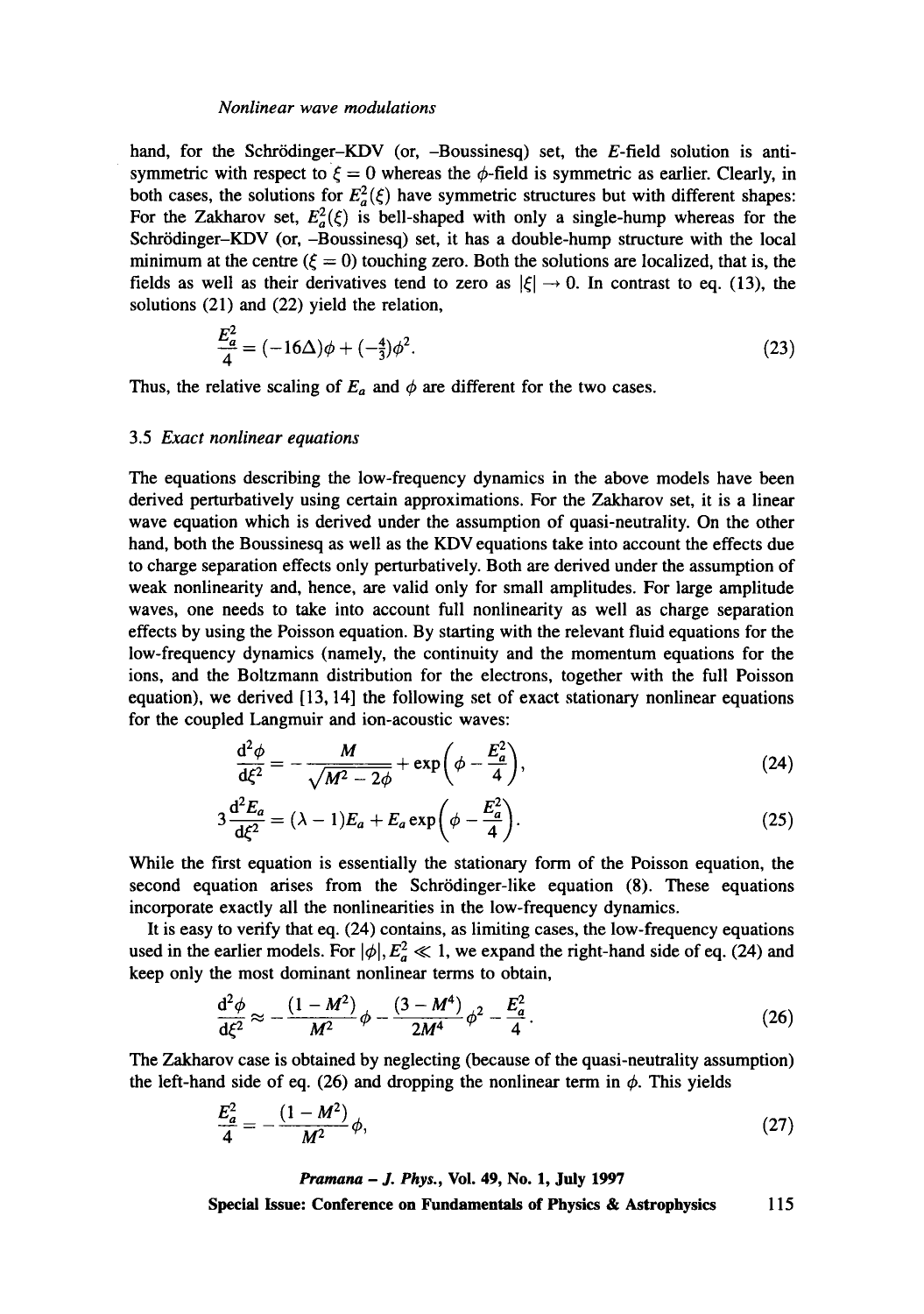which is just eq. (13). On the other hand, the Boussinesq limit corresponds to taking the near-sonic limit  $M^2 \rightarrow 1$  in eq. (26) which becomes

$$
\frac{d^2\phi}{d\xi^2} = -(1 - M^2)\phi - \phi^2 - \frac{E_a^2}{4},\qquad(28)
$$

which is same as eq. (17). The KDV limit is trivially obtained from eq. (28), as earlier, by writing  $1 - M^2 \approx 2(1 - M)$  which is valid for  $M \rightarrow 1$ .

3.5.1 *A method of solution. The* coupled equations (24) and (25) are highly nonlinear and, as such, their exact analytical solutions have not been obtained so far. However, it is possible to find approximate analytical solutions by following a novel method [13, 14]. To this end, we first note that eqs (24) and (25) can be derived from a Lagrangian

$$
L = \left\{ \frac{1}{2} \left( \frac{d\phi}{d\xi} \right)^2 - \frac{3}{4} \left( \frac{dE_a}{d\xi} \right)^2 \right\} - V(E_a, \phi), \tag{29}
$$

where the 'potential'  $V(E_a, \phi)$  is given by

$$
V(E_a, \phi) = -\bigg[M(M^2 - 2\phi)^{1/2} + \frac{1}{4}(1 - \lambda)E_a^2 + \exp\bigg(\phi - \frac{E_a^2}{4}\bigg)\bigg].
$$
 (30)

Note that the 'kinetic energy' in eq. (29) is not positive definite, but can change sign as  $\xi$ varies. The corresponding Hamiltonian is given by

$$
H = \left\{ \frac{1}{2} \left( \frac{d\phi}{d\xi} \right)^2 - \frac{3}{4} \left( \frac{dE_a}{d\xi} \right)^2 \right\} + V(E_a, \phi).
$$
 (31)

Since the Lagrangian L is independent of  $\xi$  explicitly, the Hamiltonian (H) is an 'integral of motion', and has a value equal to  $-(1 + M^2)$  for the localized solutions.

Using the Hamiltonian function H, it is possible to eliminate the independent variable  $\xi$ in the two equations (24) and (25) to yield the following equation for  $\psi = E_a^2/4$  in terms of  $\phi$  alone:

$$
12\psi[M(M^{2} - 2\phi)^{1/2} + (1 - \lambda)\psi + \exp(\phi - \psi) - (1 + M^{2})]\left(\frac{d^{2}\psi}{d\phi^{2}}\right)
$$
  
+9[M(M^{2} - 2\phi)^{-1/2} - \exp(\phi - \psi)]\left(\frac{d\psi}{d\phi}\right)^{3} - 6[M(M^{2} - 2\phi)^{1/2}  
+2(1 - \lambda)\psi + (1 - \psi)\exp(\phi - \psi) - (1 + M^{2})]\left(\frac{d\psi}{d\phi}\right)^{2}  
-6\psi[M(M^{2} - 2\phi)^{-1/2} - \exp(\phi - \psi)]\left(\frac{d\psi}{d\phi}\right)  
+4\psi^{2}[(1 - \lambda) - \exp(\phi - \psi)] = 0. \tag{32}

Equation (32) does not *explicitly* contain the independent variable  $\xi$ , and may be considered as the 'trajectory equation' in the  $(\psi, \phi)$  phase plane for the motion of a classical particle in a two-dimensional potential defined by  $V(\psi, \phi)$ . Any exact solution of

#### *Pramana - J. Phys.,* **Vol. 49, No. 1, July 1997**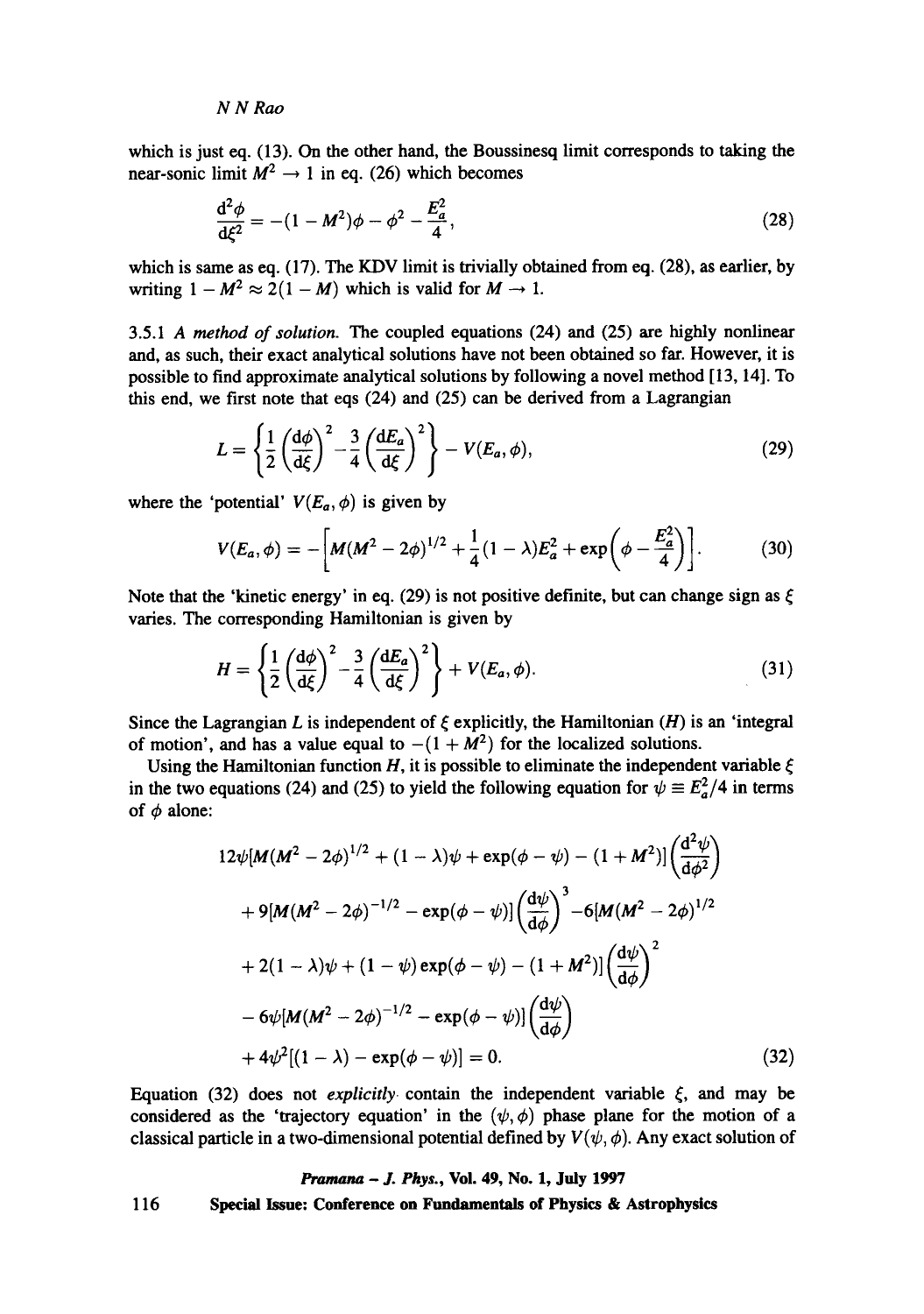the trajectory equation (32) together with the Hamiltonian (31) yields, in principle, a solution of the coupled equations (24) and (25). However, in the absence of any known exact solution of eq. (32), we look for solutions of the form

$$
\psi = \sum_{n=0}^{\infty} a_n \phi^n, \tag{33}
$$

where the coefficients  $a_n$  which are functions of the free parameters have to be determined suitably. In writing eq. (33), we are guided by the relations (13) and (23) which are obtained from the exact analytical solutions of the approximate equations. For convenience, we introduce the variable,  $\theta \equiv \phi/M^2$  so that eq. (33) becomes

$$
\psi = \sum_{n=0}^{\infty} b_n \theta^n, \tag{34}
$$

where  $b_n = M^{2n} a_n$ .

Using eq. (34) in eq. (32), and by equating the coefficients of like powers of  $\theta$  to zero, we are able to determine *uniquely the* coefficients in terms of first order algebraic equations for every n. For localized solutions the first coefficient  $b_0$  is zero whereas the next four coefficients are explicitly given in ref. [14].

To obtain explicit solutions which are of interest for the present discussion, we consider a two-term approximation to the expansion in eq. (34) and write

$$
\psi = b_1 \theta + b_2 \theta^2. \tag{35}
$$

Using this expression in eq. (24) and expanding the right-hand side, we obtain, after retaining terms up to  $\phi^3$ , the following equation for  $\theta(\xi)$ :

$$
M^2 \frac{\mathrm{d}^2 \theta}{\mathrm{d}\xi^2} = \alpha_1 \theta + \alpha_2 \theta^2 + \alpha_3 \theta^3, \tag{36}
$$

where the coefficients  $\alpha_1, \alpha_2$  and  $\alpha_3$  are known functions of  $b_1$  and  $b_2$  [13, 14]. The localized solution of eq. (36) is given by

$$
\theta(\xi) = \frac{\beta_1 \beta_2 \operatorname{sech}^2(\mu \xi)}{\beta_1 - \beta_2 \tanh^2(\mu \xi)},
$$
\n(37)

where  $\mu^2 = \lambda/3$ , and  $\beta_1$  and  $\beta_2$  are known functions of  $\alpha_1$ ,  $\alpha_2$  and  $\alpha_3$ . The solution for  $E_a(\xi)$  is obtained by simply substituting the solution (37) into eq. (35), that is

$$
E_a^2(\xi) = 4[b_1 \theta(\xi) + b_2 \theta^2(\xi)].
$$
\n(38)

This completes the approximate solution of the coupled eqs (24) and (25).

Equations (37) and (38) can be analysed [14] for the existence of localized solutions in the  $(M, \Delta)$  parameter space. For a given  $\Delta < 1$ , the solutions  $E^2(\xi)$  and  $\phi(\xi)$  have, respectively, single-hump and single-dip structures for sufficiently small Mach numbers  $(M \ll 1)$ . This corresponds to the case of the solutions obtained from the Zakharov equations. When the Mach number is increased, the solution for  $E^2(\xi)$  flattens at the top till a critical Mach number  $M_{\text{crit}}$  is reached. For further increase in the Mach number,  $E^2(\xi)$  develops a local dip around the center  $\xi = 0$ . The depth of the dip increases with

### *Pramana - J. Phys.,* Vol. 49, No. 1, July 1997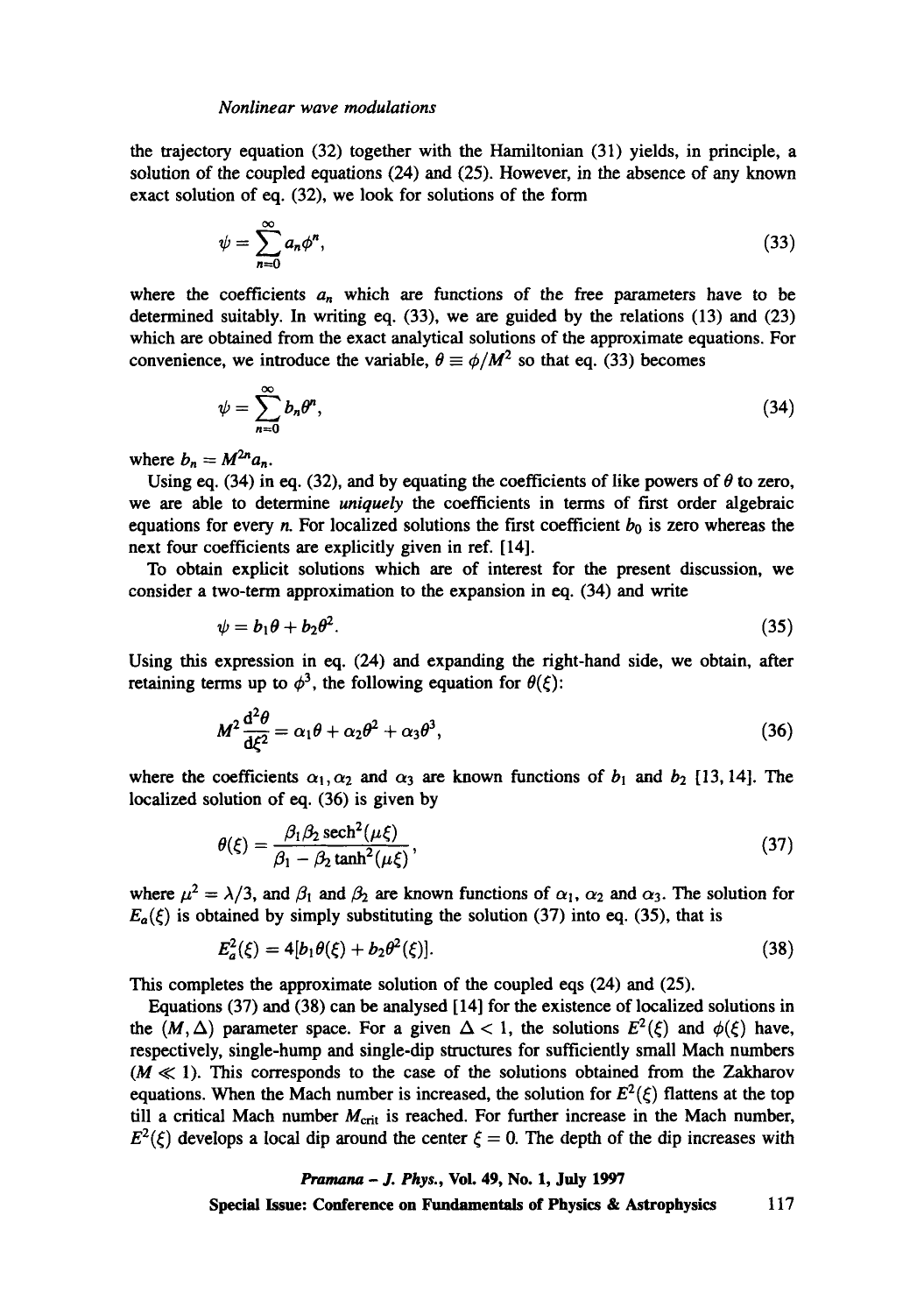increase in the Mach number, and  $E^2(\xi = 0)$  becomes zero when M is equal to a cut-off Mach number  $M_{\text{cut}}$ . Beyond this value of the Mach number,  $E^2(\xi)$  becomes negative around  $\xi = 0$  which violates the boundary conditions, and hence the solutions are not valid for  $M > M_{\text{cut}}$ . The solutions on the line  $M = M_{\text{cut}}$  correspond to the solutions obtained from the Schrödinger-Boussinesq (or, -KDV) equations. In fact, for  $M = M_{\text{cut}}$ and for sufficiently small values of  $\Delta$ , the explicit solutions (37) and (38) can be shown to exactly reduce to the solutions (21) and (22) [anti-symmetric  $E(\xi)$  and symmetric  $\phi(\xi)$ ] obtained from the Schrödinger-Boussinesq (or,  $-KDV$ ) case. For all values of  $M$ , the solution for  $\phi(\xi)$  has always a single-dip, symmetric structure whose amplitude increases with the increase in the Mach number reaching the maximum value at  $M = M_{\text{cut}}$ .

Thus, the approximate solutions (37) and (38) of the exact governing equations (24) and (25) exactly reduce, for near-sonic propagations, to the exact solutions (21) and (22) of the approximate governing equations (19) and (20). It should be noted that there is no reason why such a complete equivalence between the two should exist at all since the approximations involved in the solutions as well as the equations are entirely of different nature. On the other hand, the very existence of such an exact reduction lends support to the suitability of the above method of solution used in solving coupled equations.

The coupled Schrödinger-Boussinesq (or, -KDV) system of equations occurs in many different problems in plasma physics where a high-frequency wave is coupled to a suitable low-frequency wave via the ponderomotive force. It has been shown that the coupled electromagnetic and ion-acoustic waves [15, 16] as well as the upper-hybrid and the magnetoacoustic waves  $[17]$  are indeed governed by a Schrödinger-Boussinesq (or, -KDV) system but with different sets of free parameters. In fact, the latter system with arbitrary free parameters for each of the terms in the two equations constitutes a general set which for stationary solutions yields a generic system of two coupled ordinary differential equations admitting different classes of exact analytical solutions. This is discussed in the next section.

# **4. Generic system of equations**

Consider a Schrödinger-like equation with arbitrary free parameters in the form

$$
i\left(\frac{\partial E}{\partial t} + \lambda_1 \frac{\partial E}{\partial x}\right) + \lambda_2 \frac{\partial^2 E}{\partial x^2} = \lambda_3 E + \lambda_4 \phi E,\tag{39}
$$

which is coupled to the Boussinesq equation

$$
\left(\frac{\partial^2}{\partial t^2} + \mu_1 \frac{\partial^2}{\partial x^2}\right)\phi + \mu_2 \frac{\partial^4 \phi}{\partial x^4} + \mu_3 \frac{\partial^2}{\partial x^2}(\phi^2) = \mu_4 \frac{\partial^2}{\partial x^2} (EE^*),\tag{40}
$$

or, to the KDV equation

$$
\left(\frac{\partial}{\partial t} + \mu_1 \frac{\partial}{\partial x}\right)\phi + \mu_2 \frac{\partial^3 \phi}{\partial x^3} + \mu_3 \phi \frac{\partial \phi}{\partial x} = \mu_4 \frac{\partial}{\partial x}(EE^*),\tag{41}
$$

where  $\lambda_i$  and  $\mu_i$ ,  $i = 1, 2, 3, 4$  are arbitrary free parameters which can take different values depending on the problem at hand. In a stationary frame  $\xi = x - Mt$ , the above equations

#### *Pramana - J. Phys.,* Vol. 49, No. 1, July 1997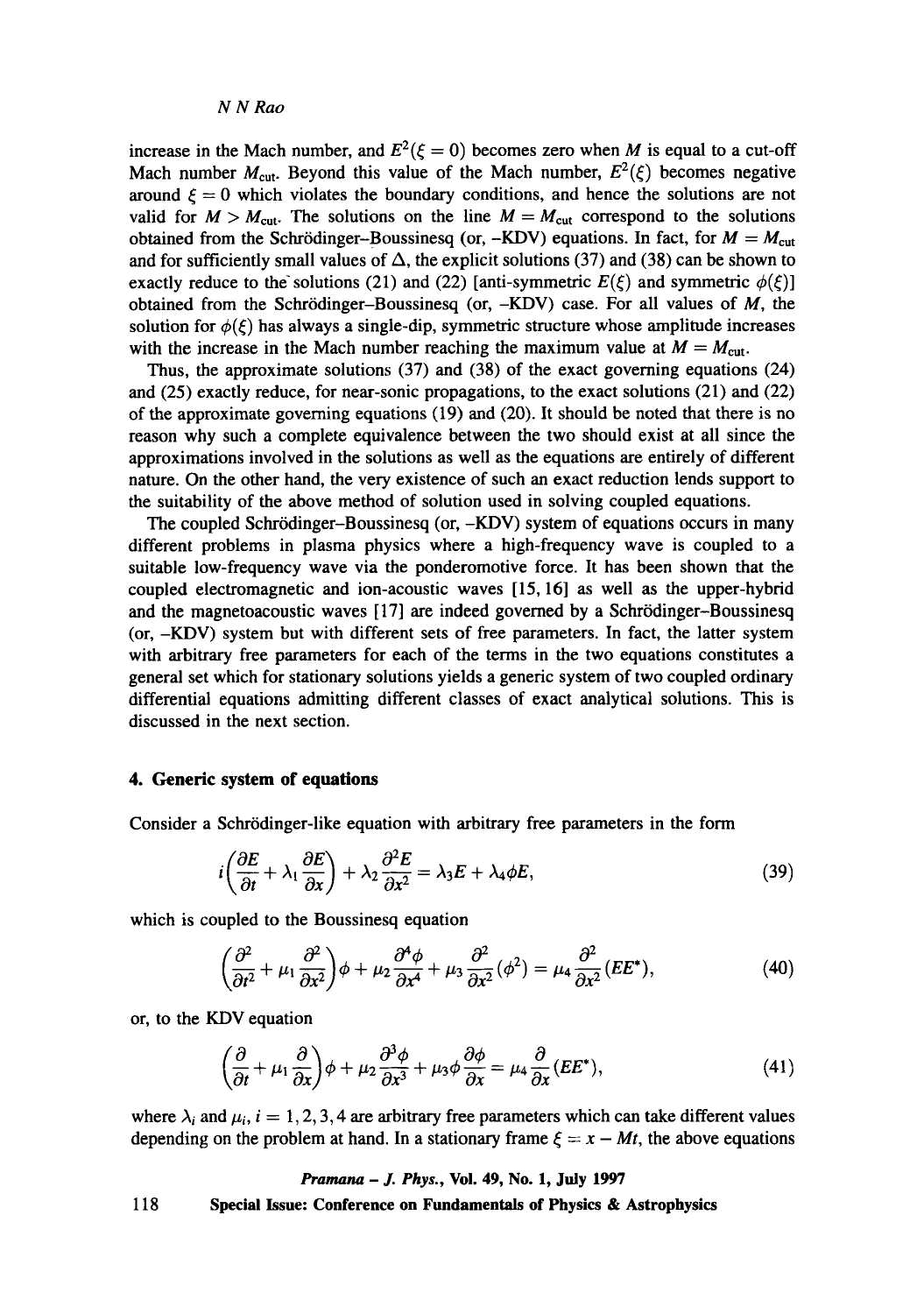yield the following set of generic equations [18]

$$
\beta \frac{\mathrm{d}^2 E}{\mathrm{d}\xi^2} = b_1 E + b_2 \phi E,\tag{42}
$$

$$
\lambda \frac{d^2 \phi}{d\xi^2} = d_1 \phi + d_2 \phi^2 + d_3 E^2, \tag{43}
$$

where  $\lambda, \beta, b_1, b_2, d_1, d_2$  and  $d_3$  are the free parameters defined in terms of  $\lambda_i$  and  $\mu_i$ ,  $i= 1, 2, 3, 4.$ 

Equations (42) and (43) constitute a generic set of equations having seven free parameters. However, by a proper rescaling of the variables, it is possible to reduce the number of free parameters. This will be considered in a later section [cf. eqs (65) and (66)]. It is of interest to find exact analytical solutions of the generic equations valid in as much of the region in the parameter space as possible. This is done by following the method of solution described in  $\S 3.5.1$ . As earlier, we try a series solution of the form given by eq. (33) which, in general, does not truncate. However, by properly choosing certain curves or surfaces in the parameter space, it is possible to make the coefficients  $b_n$ become zero for *n* greater than a certain value, say,  $m$ . The resulting polynomial relationship between  $E$  and  $\phi$  thus becomes an *exact solution* of the corresponding 'trajectory equation'. This relation together with the corresponding Hamiltonian function for the generic system yield different classes of the exact analytical solutions of the eqs (42) and (43). Omitting the details which can be found in ref. [18], we summarize below the various classes of explicit solutions.

### *4.1 Exact analytical solutions*

The following classes of exact analytical solutions of the generic system of equations (42) and (43) have been obtained [18] so far:

(A) For 
$$
\beta d_1 b_2 - 2b_1(3\beta d_2 - \lambda b_2) = 0
$$
:  

$$
E(\xi) = \pm \frac{6b_1}{b_2} \left(\frac{\beta d_2 - \lambda b_2}{\beta d_3}\right)^{1/2} \operatorname{sech}(\mu \xi) \tanh(\mu \xi), \tag{44}
$$

$$
\phi(\xi) = -\frac{6b_1}{b_2} \text{sech}^2(\mu \xi); \quad \mu = \left(\frac{b_1}{\beta}\right)^{1/2}.
$$
 (45)

(B) For  $3\lambda b_2 - \beta d_2 = 0$ :

$$
E(\xi) = \pm \left[ \frac{6\lambda b_1}{\beta^2 d_2 d_3} (\beta d_1 - 4\lambda b_1) \right]^{1/2} \operatorname{sech}(\mu \xi), \tag{46}
$$

$$
\phi(\xi) = -\frac{2b_1}{b_2} \operatorname{sech}^2(\mu \xi); \quad \mu = \left(\frac{b_1}{\beta}\right)^{1/2}.
$$
 (47)

(C) For  $\beta d_1 + 2\lambda b_1 = 0$  and  $d_2 = 0$ : [In this case, eq. (43) is linear in  $\phi$ .]

$$
E(\xi) = \pm \left(\frac{18b_1 d_1}{d_3 b_2}\right)^{1/2} \operatorname{sech}(\mu \xi) \tanh(\mu \xi), \tag{48}
$$

*Pramana - J. Phys.,* **Vol. 49, No. 1, July 1997**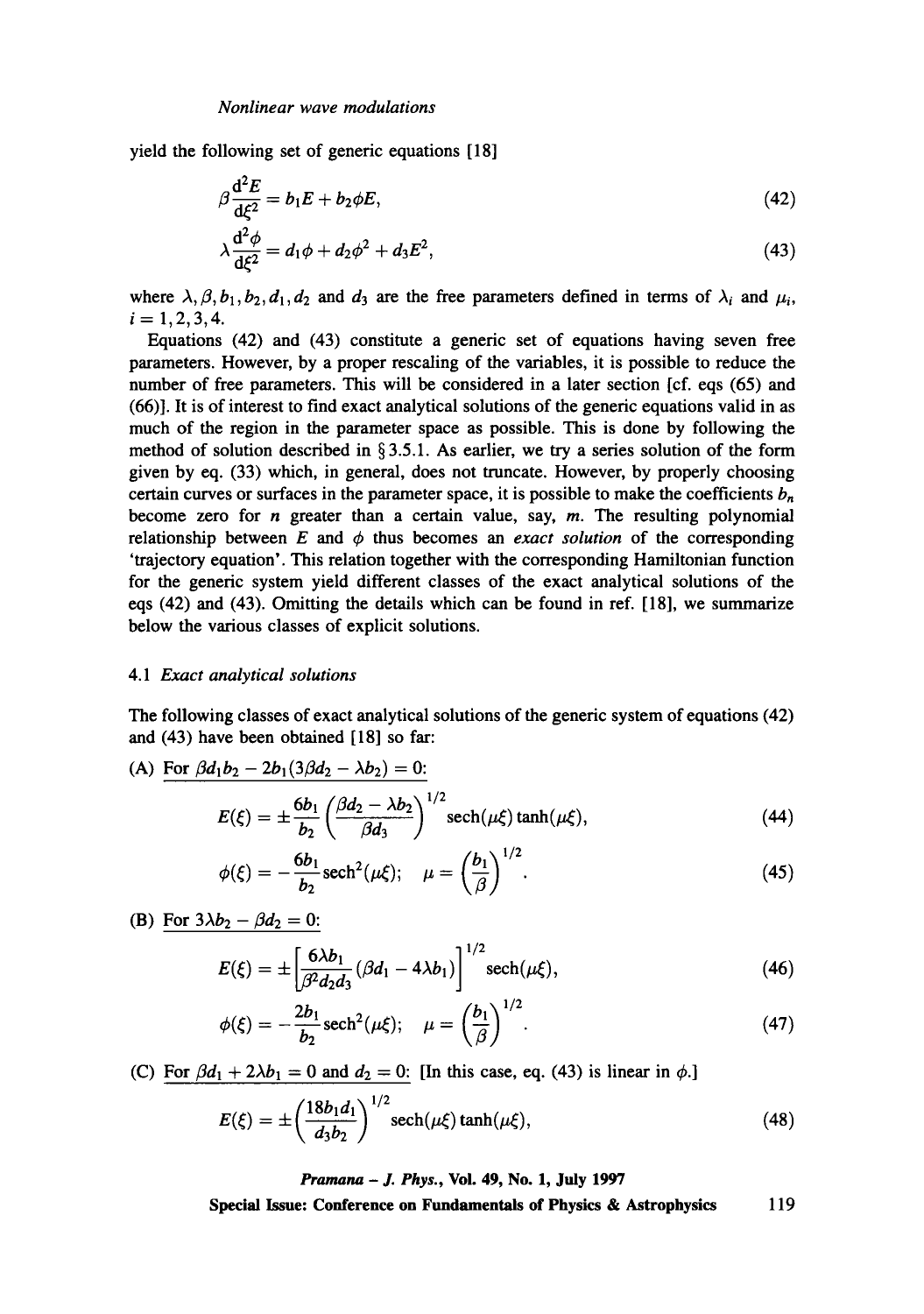$$
\phi(\xi) = \frac{3\beta d_1}{\lambda b_2} \operatorname{sech}^2(\mu \xi); \quad \mu = \left(\frac{b_1}{\beta}\right)^{1/2}.
$$
 (49)

(D) For  $\lambda = 0$ : [In this case, eq. (43) is singular and yields just an algebraic relation between  $E$  and  $\phi$ .]

For this value of  $\lambda$ , there are two cases:

 $\sim 10$ 

(i) For  $b_2d_1 - 6b_1d_2 = 0$ ,

$$
E(\xi) = \pm \frac{d_1}{(d_2 d_3)^{1/2}} \operatorname{sech}(\mu \xi) \tanh(\mu \xi), \tag{50}
$$

$$
\phi(\xi) = -\frac{d_1}{d_2} \operatorname{sech}^2 \left[ \left( \frac{b_1}{\beta} \right)^{1/2} \xi \right]; \quad \mu = \left( \frac{d_1 b_2 - 2 d_2 b_1}{4 \beta d_2} \right)^{1/2}.
$$
 (51)

(ii) For  $5b_2d_1 - 6b_1d_2 = 0$ ,

$$
E(\xi) = \pm \frac{d_1}{(d_2 d_3)^{1/2}} \operatorname{sech}(\mu \xi) \tanh(\mu \xi), \tag{52}
$$

$$
\phi(\xi) = -\frac{d_1}{d_2} \tanh^2 \left\{ \left( \frac{-b_1}{5\beta} \right)^{1/2} \xi \right\}; \quad \mu = \left( \frac{d_1b_2 - 2d_2b_1}{4\beta d_2} \right)^{1/2}.
$$
 (53)

(E) Periodic solutions: In addition to the above solutions, a new class of periodic solutions were recently reported in ref. [3]. These were found by trying a solution of the form  $\phi = C_0 + C_1E$  for the 'complementary trajectory equation' for  $\phi$  in terms of E. Two sets of parameter values were found to be admissible:

- (i) For  $C_0 = 0$ , one requires,  $\lambda b_1 \beta d_1 = 0$ ;
- (ii) For  $d_1 + d_2C_0 = 0$  one requires  $\lambda b_1 + C_0(\lambda b_2 \beta d_2) = 0$ .

In both cases,  $C_1$  is given by

$$
C_1^2 = \frac{\beta d_3}{\lambda b_2 - \beta d_2}.\tag{54}
$$

The.corresponding explicit solutions are given by

$$
E(\xi) = h_1 s n^2 (\mu \xi, k) + h_2 c n^2 (\mu \xi, k), \qquad (55)
$$

$$
\phi(\xi) = C_0 + C_1 E(\xi), \qquad (56)
$$

where

$$
\mu^2 = \frac{b_2 C_1}{6\beta} (h_3 - h_2), \quad k^2 = \frac{h_1 - h_2}{h_3 - h_2} \tag{57}
$$

and  $h_1$ ,  $h_2$  and  $h_3$  are the three real roots of the cubic equation

$$
h^3 + \frac{3(b_1 + b_2 C_0)}{2b_2 C_1} h^2 + \frac{3C}{2b_2 C_1} = 0.
$$
 (58)

In eq. (55), *sn and cn are the* Jacobian elliptic functions, and, in eq. (58), C is a constant of integration. The solutions are, in general, periodic but for  $C = 0$  are localized and

#### *Pramana - J. Phys.,* Vol. 49, No. 1, July 1997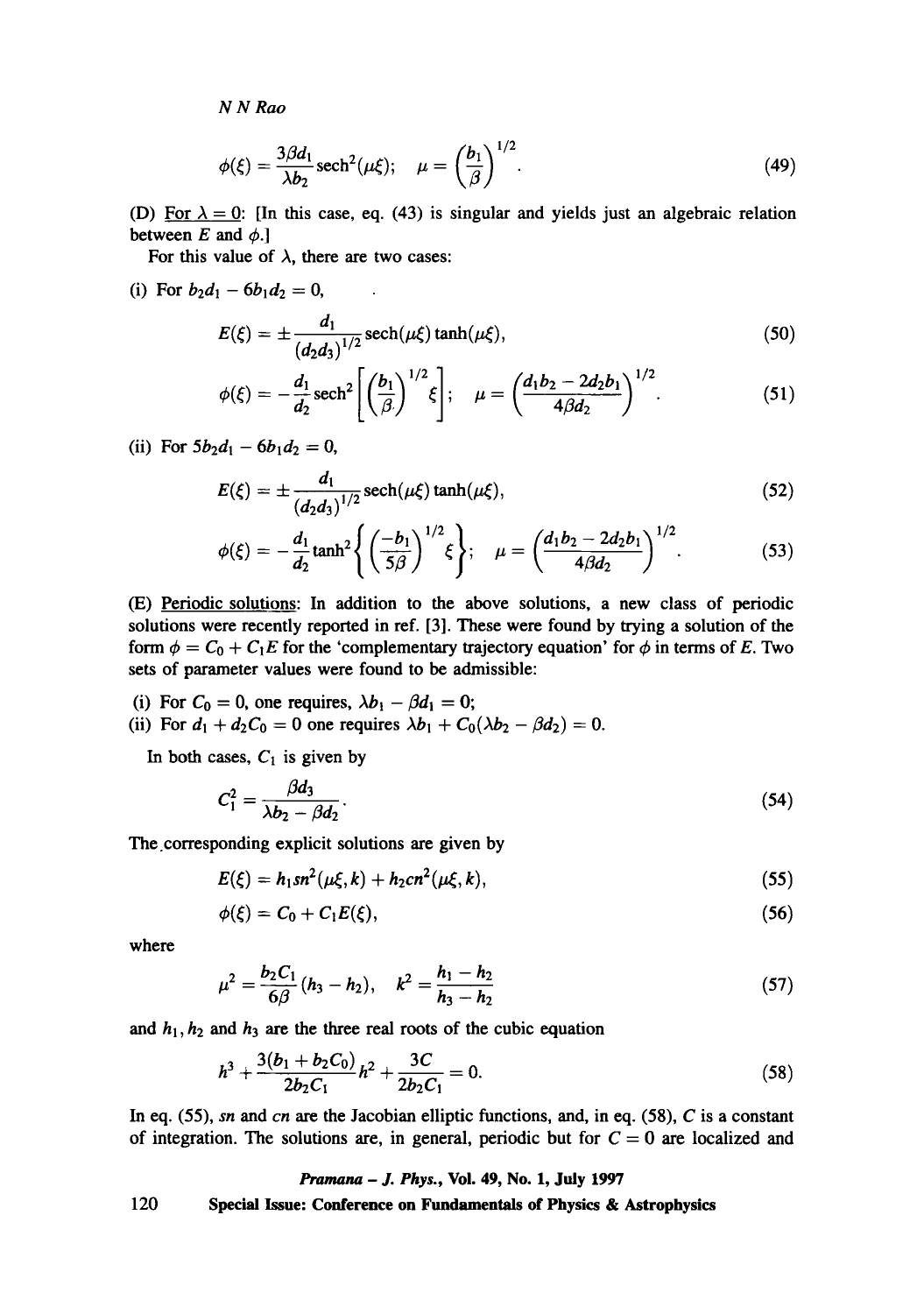given by

$$
E(\xi) = -\frac{3(b_1 + b_2 C_0)}{2b_2 C_1} \operatorname{sech}^2(\mu \xi), \tag{59}
$$

$$
\phi(\xi) = C_0 + C_1 E(\xi); \quad \mu^2 = \frac{b_1 + b_2 C_0}{4\beta}.
$$
 (60)

Note that the solution for  $\phi(\xi)$  is truly localized only when  $C_0 = 0$ .

### **5. Relation to other systems**

The generic equations (42) and (43) have relevance to some other equations that are commonly used in other branches of physics. We consider below some particular examples.

### 5.1 *Hénon-Heiles system*

The Hénon-Heiles system has been extensively studied in the field of nonlinear dynamics since it was first proposed by Hénon and Heiles [4]. The generalized form of these equations with arbitrary coefficients can be obtained from the Hamiltonian [19]

$$
H = \frac{1}{2}(p_x^2 + p_y^2) + \frac{1}{2}(Ax^2 + By^2) + (Dx^2y - \frac{1}{3}Cy^3),
$$
 (61)

where  $A, B, C$  and  $D$  are arbitrary real parameters, x and y are the spatial coordinates, and  $p_x$  and  $p_y$  are the corresponding conjugate momenta. Clearly, *H* is simply the Hamiltonian for a two-dimensional harmonic oscillator with certain specific nonlinear terms given by the last two terms in eq.  $(61)$ . The standard form first investigated by Hénon and Heiles [4] corresponds to the case when  $A = B = C = D = 1$ . The fundamental question of general interest in such Hamiltonian systems is to identify the parameters for which the system is 'completely integrable'. Since the system is of two-degrees of freedom and the Hamiltonian is an 'integral of motion', the problem is equivalent to finding another integral of motion that is in involution with the Hamiltonian.

By proper normalization of the variables, the Hamiltonian (61) can be re-written in the canonical form, namely

$$
H = \frac{1}{2}(p_x^2 + p_y^2) + \frac{1}{2}(-p_1x^2 - d_1y^2) + (x^2y + \frac{1}{3}d_2y^3),
$$
 (62)

where  $p_1$  takes values +1 or -1, and  $d_1$  and  $d_2$  are the two free parameters. The corresponding equations of motion are given by

$$
\frac{\mathrm{d}^2 x}{\mathrm{d}t^2} = p_1 x - 2xy,\tag{63}
$$

$$
\frac{d^2y}{dt^2} = d_1y - d_2y^2 - x^2.
$$
 (64)

These equations are known to be integrable [20] for the following three sets of parameter values:

> *Pramana - J. Phys.,* **Voi. 49, No. 1, July 1997 Special Issue: Conference on Fundamentals of Physics & Astrophysics** 121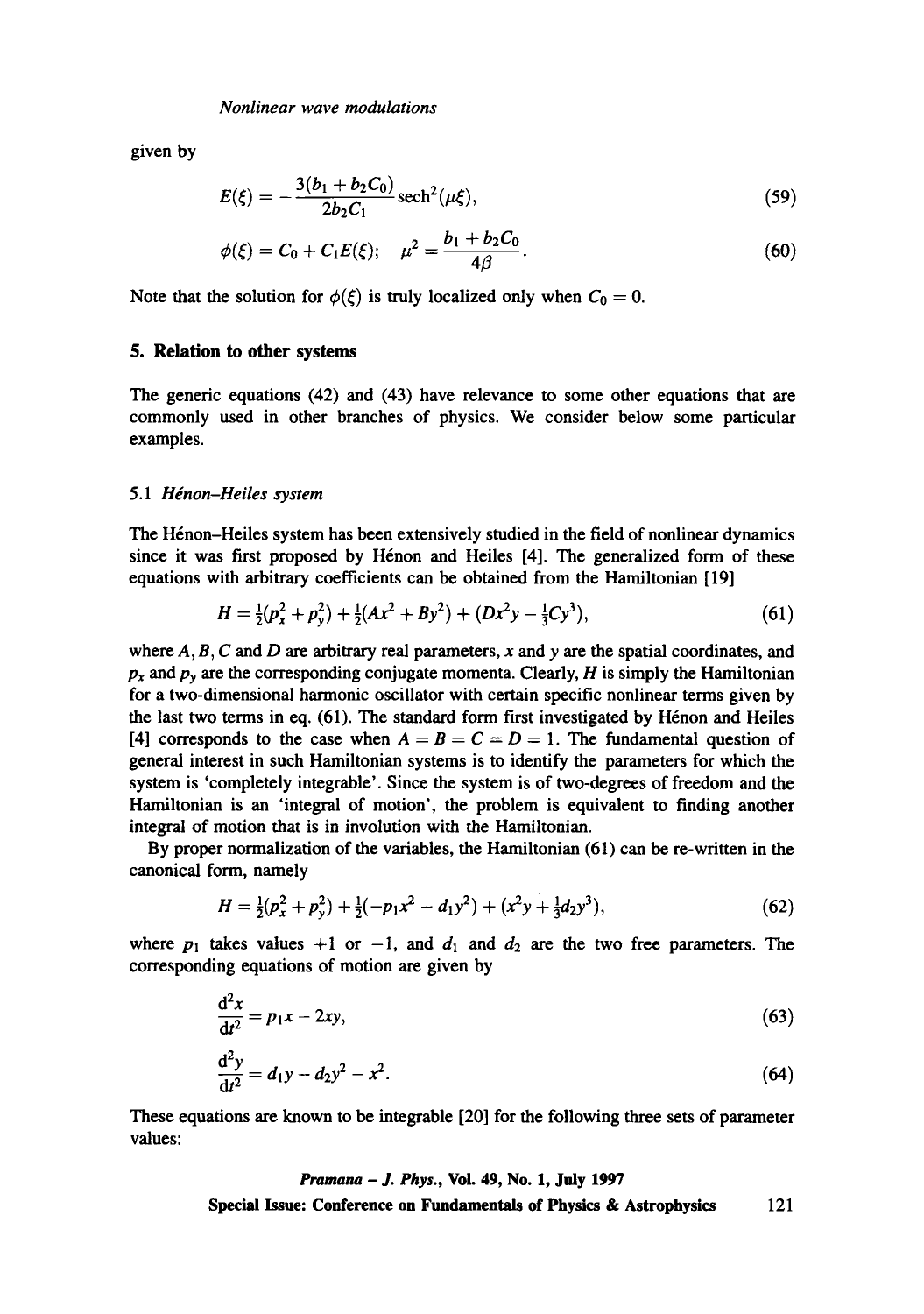(A)  $d_1 = p_1, d_2 = +1$ , (B) any  $d_1$ , any  $p_1$ ,  $d_2 = +6$ , (C)  $d_1 = 16p_1, d_2 = +16$ .

Note that in all the cases  $d_2$  is always positive which indicates that for the known integrable cases, the nonlinear terms in the equations of motion, namely, eqs (63) and (64) have the same sign.

Consider now the generic equations (42) and (43) whose variables can be suitably normalized to yield the canonical set

$$
\frac{\mathrm{d}^2 E}{\mathrm{d}\xi^2} = p_1 E - 2\phi E,\tag{65}
$$

$$
\frac{d^2\phi}{d\xi^2} = d_1\phi - d_2\phi^2 - p_2E^2,
$$
\t(66)

where  $p_2$  can take values  $+1$  or  $-1$ . The Hamiltonian for the eqs (65) and (66) is given by

$$
H = \frac{1}{2} \left[ p_2 \left( \frac{\mathrm{d}E}{\mathrm{d}\xi} \right)^2 + \left( \frac{\mathrm{d}\phi}{\mathrm{d}\xi} \right)^2 \right] + \frac{1}{2} \left( -p_1 p_2 E^2 - d_1 \phi^2 \right) + \left( p_2 E^2 \phi + \frac{1}{3} d_2 \phi^3 \right). \tag{67}
$$

Comparing the two Hamiltonians given by eqs (62) and (67) [or, the equations of motion, (63), (64) and (65), (66)] we note that they are structurally very similar. In fact, for the case when  $p_2 = +1$ , they are exactly same if we identify the set  $(E, \phi)$  with  $(x, y)$ . However, as pointed out earlier, for all modulational problems, one finds  $p_2 = -1$ and hence the kinetic energy in (67) is not positive definite. Thus, the stationary equations governing the nonlinear development of the modulational instability of an high-frequency wave coupled to a suitable low-frequency wave in plasmas are complementary to the Hénon-Heiles equations, but seem to have fundamentally different qualitative features. For example, in the case of the usual Hénon-Heiles system (with positive definite kinetic energy), any minimum in the potential guarantees local oscillatory motion of the particle. This need not be true of the generic equations since the 'kinetic energy', term can change its sign during the motion of the 'particle'. The exact solutions obtained in § 4.1 do not, however, guarantee the 'complete integrability' of the equations since they satisfy specialized boundary conditions. On the other hand, even such specialized solutions valid in the entire allowed regions of the parameter space have also not been obtained so far.

The integrable parameter regimes for the generic Hamiltonian  $(H)$  given by eq. (67) for  $p_2 = +1$  or  $-1$  has recently been discussed elsewhere [21]. In particular, the generic Hamiltonian is integrable for three sets of parameter values and it is possible to explicitly obtain, in each case, the corresponding second integral of motion. Results show that the integrable parameter regimes in the two cases corresponding to  $p_2 = +1$  and  $-1$  are complementary to each other. Furthermore, there exists a direct one-to-one correspondence between the known integrable cases of  $H$  and the stationary Hamiltonian flows associated with the only integrable nonlinear evolution equations (of polynomial and autonomous type) with a scale-weight of seven. The latter result strongly suggests that there are possibly no other integrable cases of H for both  $p_2 = +1$  as well as  $p_2 = -1$ . An

*Pramana - J. Phys.,* **Vol. 49, No. 1, July 1997**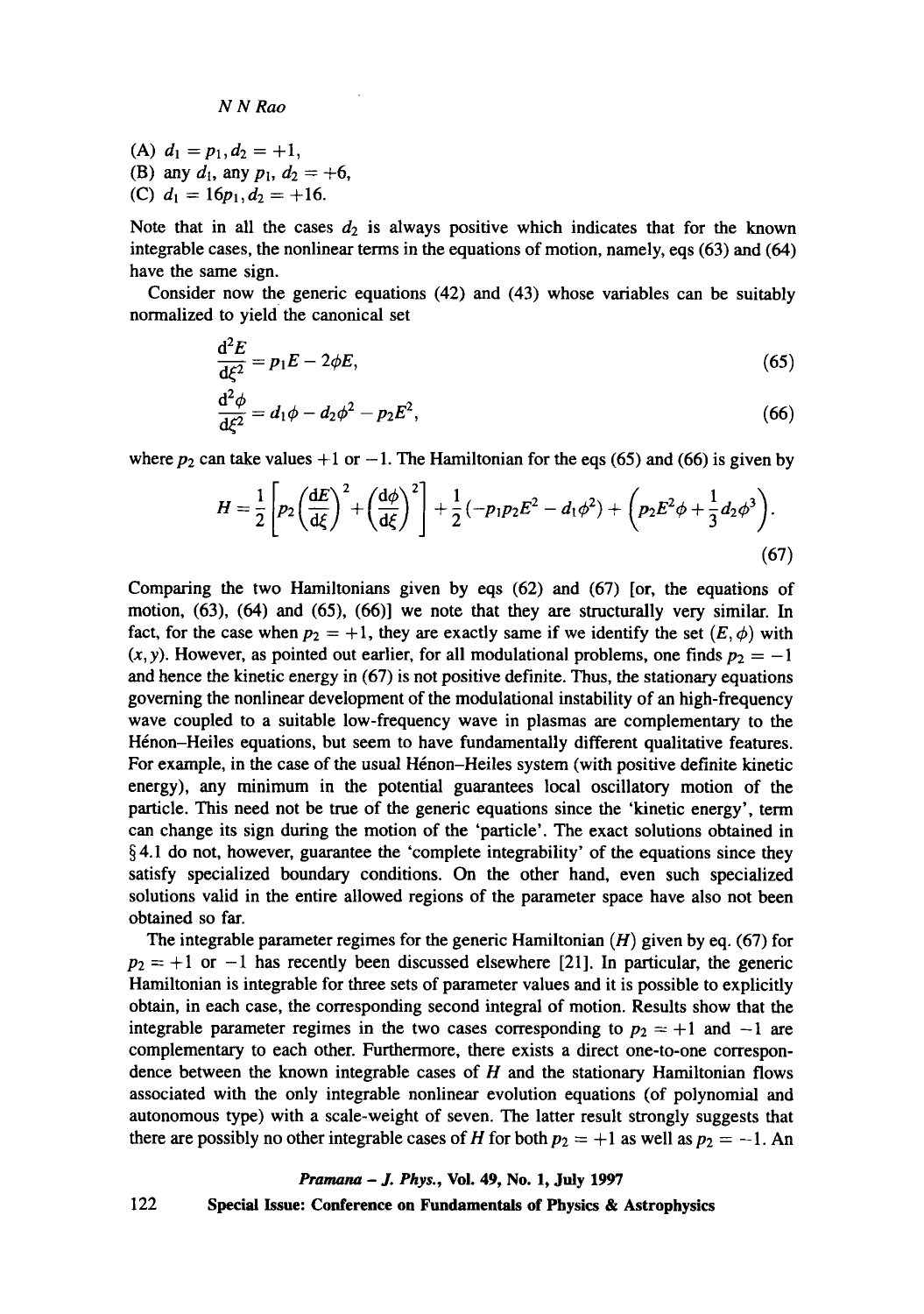extended discussion on some of these questions together with the relevant details on the known results can be found in ref. [21].

### 5.2 *Self-dual Yang-Mills system*

In the last couple of years, there has been much interest in the classical Yang-Mills field equations, particularly in their reduction to simpler nonlinear equations [5] by using certain symmetry properties. The classical Yang-Mills equations are written in the form

$$
D_{\mu}G_{\mu\nu} \equiv \partial_{\mu}G_{\mu\nu} + [A_{\mu}, G_{\mu\nu}] = 0, \qquad (68)
$$

where

$$
G_{\mu\nu} = \partial_{\mu}A_{\nu} - \partial_{\nu}A_{\mu} + [A_{\mu}, A_{\nu}], \qquad (69)
$$

where  $[A_\mu, A_\nu]$  is a suitable Lie bracket defined over the Yang-Mills field variables  $(A_\mu)$ , and the subscripts for  $\partial$  denote the partial derivatives. The Yang-Mills fields are said to be self-dual if the condition

$$
\tilde{G}_{\mu\nu} \equiv \frac{1}{2} \epsilon_{\mu\nu\rho\sigma} G_{\rho\sigma} = + G_{\mu\nu},\tag{70}
$$

is satisfied where  $\epsilon_{\mu\nu\rho\sigma}$  is the usual anti-symmetric tensor. Solutions satisfying the above condition satisfy also the Yang-Mills field equations. Using the gauge degree of freedom implied by the self-dual condition, it has been recently shown [5] that the Yang-Mills field equations can be reduced either to the nonlinear Schrödinger or to the KDV equation. Since nonlinear Schrödinger equation can generally be thought of as a special case (namely, the static limit) of the Zakharov or the Schrödinger-Boussinesq (or, -KDV) system, one would expect to reduce the self-dual Yang-Mills system to the Schrödinger-Boussinesq (or, -KDV) system. Since the latter system is known to yield, for stationary solutions, the generalized Hénon-Heiles system, this would establish a cascading connection from the Yang-Mills to the Hénon-Heiles system via the Schrödinger-Boussinesq (or, -KDV) system. It would also provide a good model to study the 'nonlinear dynamical' behaviour of classical Yang-Mills fields. While such a possibility is quite exciting, even a formulation of the problem is yet to be carried out.

### 5.3 *Complex KDV equation*

The peculiar nature of the Hamiltonian (67) for the generic system of equations (65) and (66) admitting the case when the 'kinetic energy' term is indefinite is exhibited also by the usual KDV equation when the dependent variable is made complex [6, 7]. Consider the KDV equation

$$
\frac{\partial u}{\partial t} + \alpha u \frac{\partial u}{\partial x} + \beta \frac{\partial^3 u}{\partial x^3} = 0, \tag{71}
$$

where  $\alpha$  and  $\beta$  are the free parameters, and all the variables are real quantities. For the stationary solutions depending on a single variable  $\xi \equiv x - Mt$  with one free parameter  $M$ , eq. (71) yields

$$
\beta \frac{\mathrm{d}^2 u}{\mathrm{d}\xi^2} = M u - \frac{1}{2} \alpha u^2. \tag{72}
$$

*Pramana - J. Phys.,* **Vol. 49, No. 1, July 1997**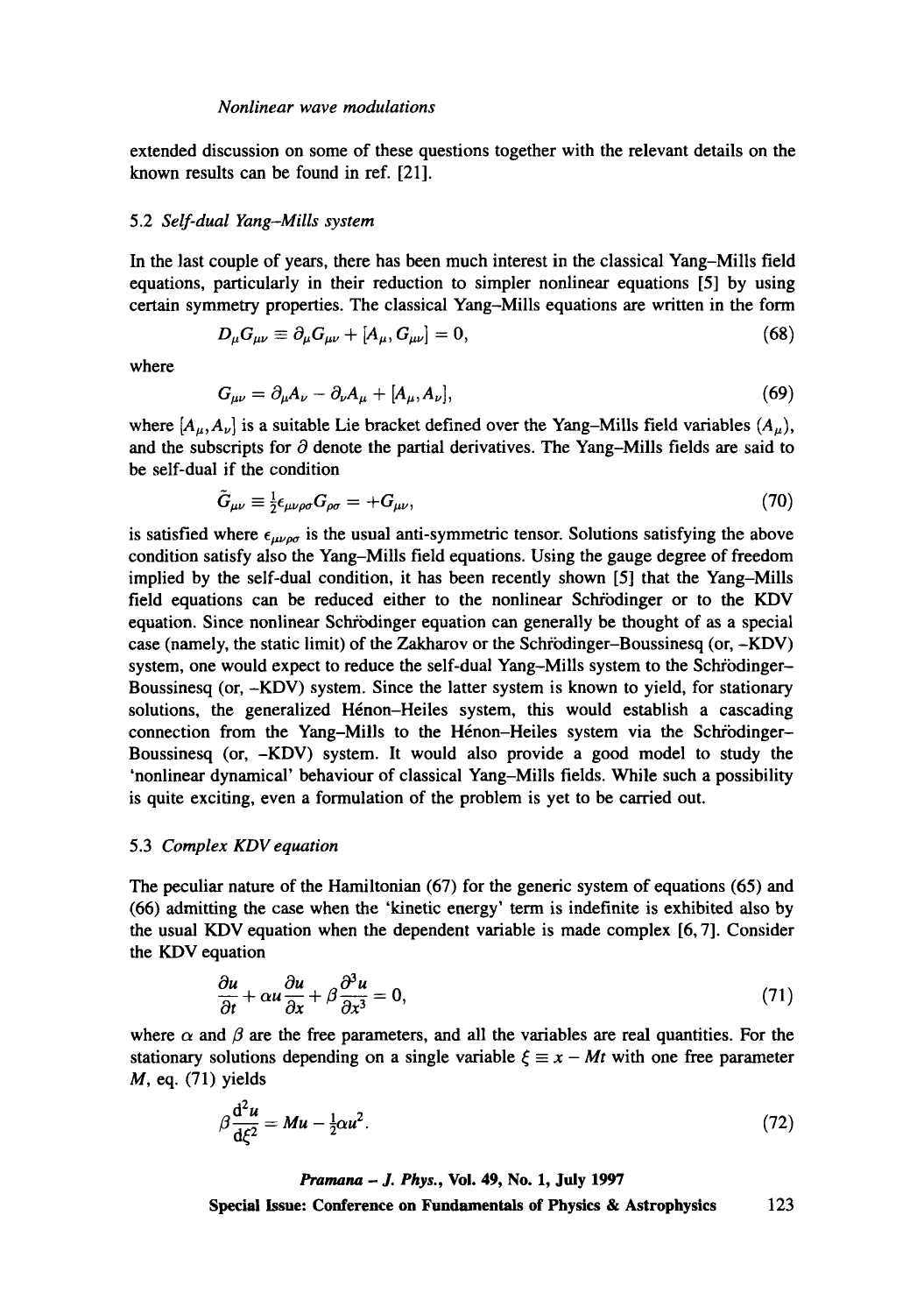The Hamiltonian for the above equation is

$$
H = \frac{1}{2}\beta \left(\frac{\mathrm{d}u}{\mathrm{d}\xi}\right)^2 + V(u),\tag{73}
$$

where the potential  $V(u)$  is given by

$$
V(u) = -\frac{1}{2}Mu^2 + \frac{1}{6}\alpha u^3. \tag{74}
$$

We now 'complexify' the KDV equation by making the dependent variable  $u$  complex and write,  $u = u_1 + iu_2$ . Equation (72) then yields the set of equations

$$
\beta \frac{d^2 u_1}{d \zeta^2} = M u_1 - \frac{1}{2} \alpha u_1^2 + \frac{1}{2} \alpha u_2^2, \tag{75}
$$

$$
\beta \frac{d^2 u_2}{d \xi^2} = M u_2 - \alpha u_1 u_2. \tag{76}
$$

Accordingly, the potential becomes,  $V(u) \rightarrow V(u_1, u_2) = V_1(u_1, u_2) + iV_2(u_1, u_2)$  where

$$
V_1 = -\frac{1}{2}M(u_1^2 - u_2^2) + \frac{1}{6}\alpha(u_1^3 - 3u_1u_2^2),
$$
\n(77)

$$
V_2 = -M u_1 u_2 - \frac{1}{6} \alpha (u_2^3 - 3u_1^2 u_2), \qquad (78)
$$

and the Hamiltonian  $H \rightarrow H_1 + iH_2$  where

$$
H_1 = \frac{1}{2}\beta \left[ \left( \frac{\mathrm{d}u_1}{\mathrm{d}\xi} \right)^2 - \left( \frac{\mathrm{d}u_2}{\mathrm{d}\xi} \right)^2 \right] + V_1(u_1, u_2), \tag{79}
$$

$$
H_2 = \beta \left(\frac{\mathrm{d}u_1}{\mathrm{d}\xi}\right) \left(\frac{\mathrm{d}u_2}{\mathrm{d}\xi}\right) + V_2(u_1, u_2). \tag{80}
$$

very similar to the generic equations  $(42)$  and  $(43)$ . By identifying  $u_1$  with  $\phi$  and  $u_2$  with E, we note that the eqs (75) and (76) are structurally

Equations (75) and (76) can also be written in the form

$$
\beta \frac{\mathrm{d}^2 u_1}{\mathrm{d}\xi^2} = -\frac{\partial V_1}{\partial u_1}, \quad \beta \frac{\mathrm{d}^2 u_2}{\mathrm{d}\xi^2} = +\frac{\partial V_1}{\partial u_2},\tag{81}
$$

which involve only the potential  $V_1(u_1, u_2)$  given by eq. (77). Note that unlike the equations of motion for a classical particle with two degrees of freedom, the second equation has a positive sign for the derivative on the tight-hand side. This is a reflection of the fact that the kinetic energy is indefinite.

Using the Cauchy-Riemann conditions, namely

$$
\frac{\partial V_1}{\partial u_1} = \frac{\partial V_2}{\partial u_2}, \quad \frac{\partial V_1}{\partial u_2} = -\frac{\partial V_2}{\partial u_1},\tag{82}
$$

equations (81) can also be written in terms of the potential  $V_2(u_1, u_2)$  given by (78):

$$
\beta \frac{\mathrm{d}^2 u_1}{\mathrm{d}\xi^2} = -\frac{\partial V_2}{\partial u_2}, \quad \beta \frac{\mathrm{d}^2 u_2}{\mathrm{d}\xi^2} = -\frac{\partial V_2}{\partial u_1}.
$$
\n(83)

*Pramana - J. Phys.,* Vol. 49, No. 1, July 1997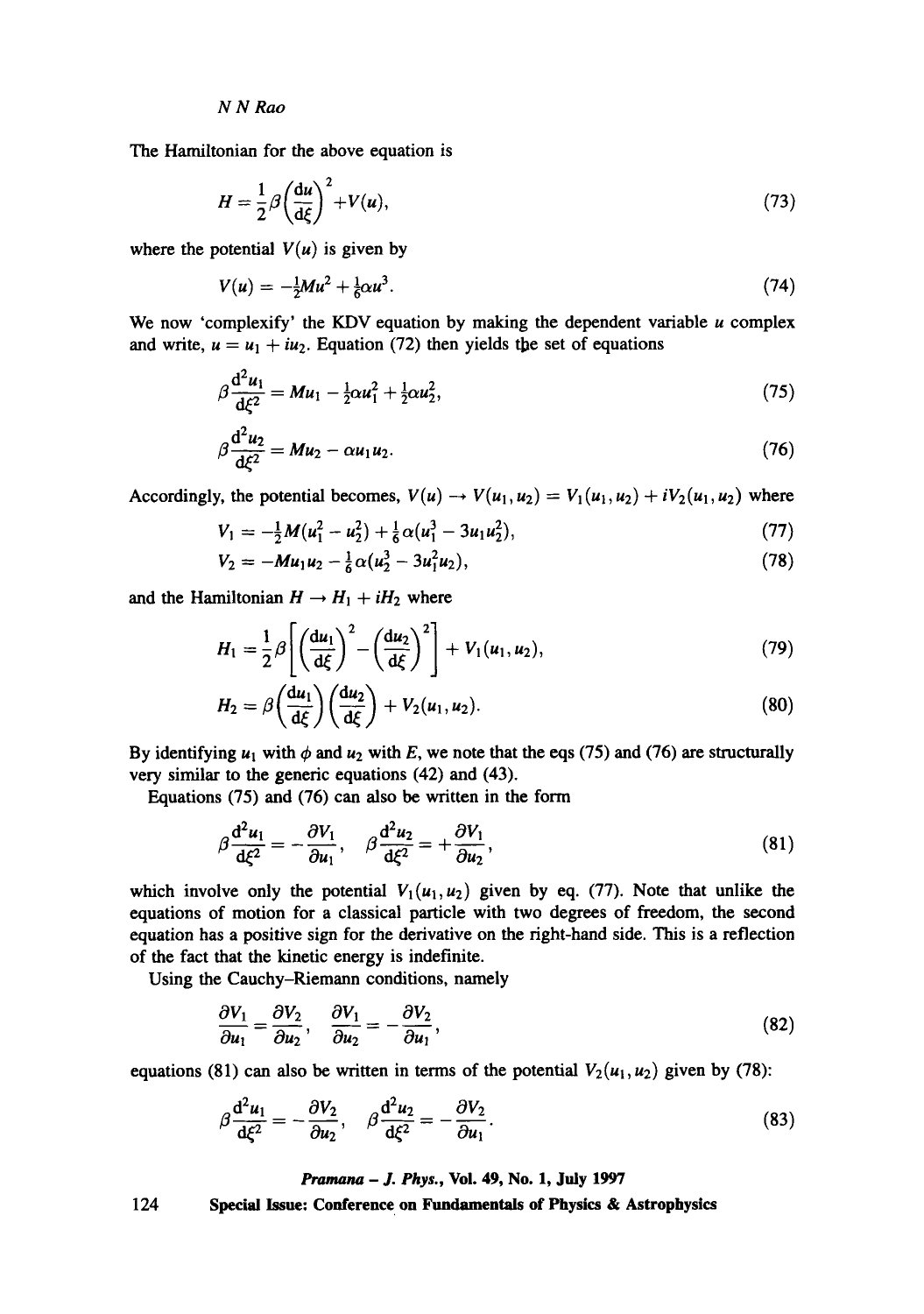While both the equations have now negative signs for the derivatives on the right-hand sides (like in the case of the equations of motion in classical dynamics), the equation for  $u_1$  has derivative of  $V_2$  with respect to  $u_2$ , and vice versa for  $u_2$ .

# 5.4 *'Complexified' classical dynamics*

The above features of the 'complexified' KDV equation are also exhibited by equations obtained from classical dynamical systems with one-degree of freedom by making the dependent variable complex [6]. Consider a one-degree of freedom conservative system defined by the Lagrangian

$$
L(q, \dot{q}) = \frac{1}{2} \dot{q}^2 - V(q), \tag{84}
$$

where dot denotes the time derivative, and the corresponding Hamiltonian

$$
H(q,p) = \frac{1}{2}p^2 + V(q),
$$
\n(85)

where the conjugate momentum (p) is defined by  $p = \dot{q}$ . Clearly, the equation of motion is

$$
\frac{\mathrm{d}^2 q}{\mathrm{d}t^2} = -\frac{\partial V}{\partial q}.\tag{86}
$$

Let us now make the dependent variable complex, and write,  $q = q_1 + iq_2$ . Accordingly, the conjugate momentum becomes complex, that is  $p \rightarrow p_1 + ip_2$ . Then,  $(q_1, p_1)$  and  $(q_2, p_2)$  constitute canonically conjugate variables. Under complexification, the potential  $V(q)$  becomes complex, that is,  $V(q) \rightarrow V(q_1,q_2) = V_1(q_1,q_2) + iV_2(q_1,q_2)$  where  $V_1$ and  $V_2$  satisfy the Cauchy-Riemann condition

$$
\frac{\partial V_1}{\partial q_1} = \frac{\partial V_2}{\partial q_2}, \quad \frac{\partial V_1}{\partial q_2} = -\frac{\partial V_2}{\partial q_1}.
$$
\n(87)

Similarly, the Lagrangian and the Hamiltonian yield, respectively,

$$
L(q) \to L_1 + iL_2 \equiv \left[\frac{1}{2}(\dot{q}_1^2 - \dot{q}_2^2) - V_1(q_1, q_2)\right] + i[\dot{q}_1\dot{q}_2 - V_2(q_1, q_2)], \quad (88)
$$

$$
H(q,p) \to H_1 + iH_2 \equiv \left[\frac{1}{2}(p_1^2 - p_2^2) + V_1(q_1,q_2)\right] + i[p_1p_2 + V_2(q_1,q_2)]. \quad (89)
$$

Note that the kinetic energy term in  $L_1$  and  $H_1$  is not positive definite.

The Newton's equations of motion can be obtained from the usual Euler-Lagrange equation using the Lagrangian  $L<sub>1</sub>$ . This yields,

$$
\frac{\mathrm{d}^2 q_1}{\mathrm{d}t^2} = -\frac{\partial V_1}{\partial q_1}, \quad \frac{\mathrm{d}^2 q_2}{\mathrm{d}t^2} = +\frac{\partial V_1}{\partial q_2}.
$$
\n(90)

Note that here only the potential  $V_1$  is involved and the second equation has a positive sign before the derivative on the right-hand side. On the other hand, one can use the Lagrangian  $L_2$  to obtain the equations in terms of  $V_2$  only:

$$
\frac{\mathrm{d}^2 q_1}{\mathrm{d}t^2} = -\frac{\partial V_2}{\partial q_2}, \quad \frac{\mathrm{d}^2 q_2}{\mathrm{d}t^2} = -\frac{\partial V_2}{\partial q_1}.\tag{91}
$$

*Pramana - J. Phys.,* **Vol. 49, No. 1, July 1997**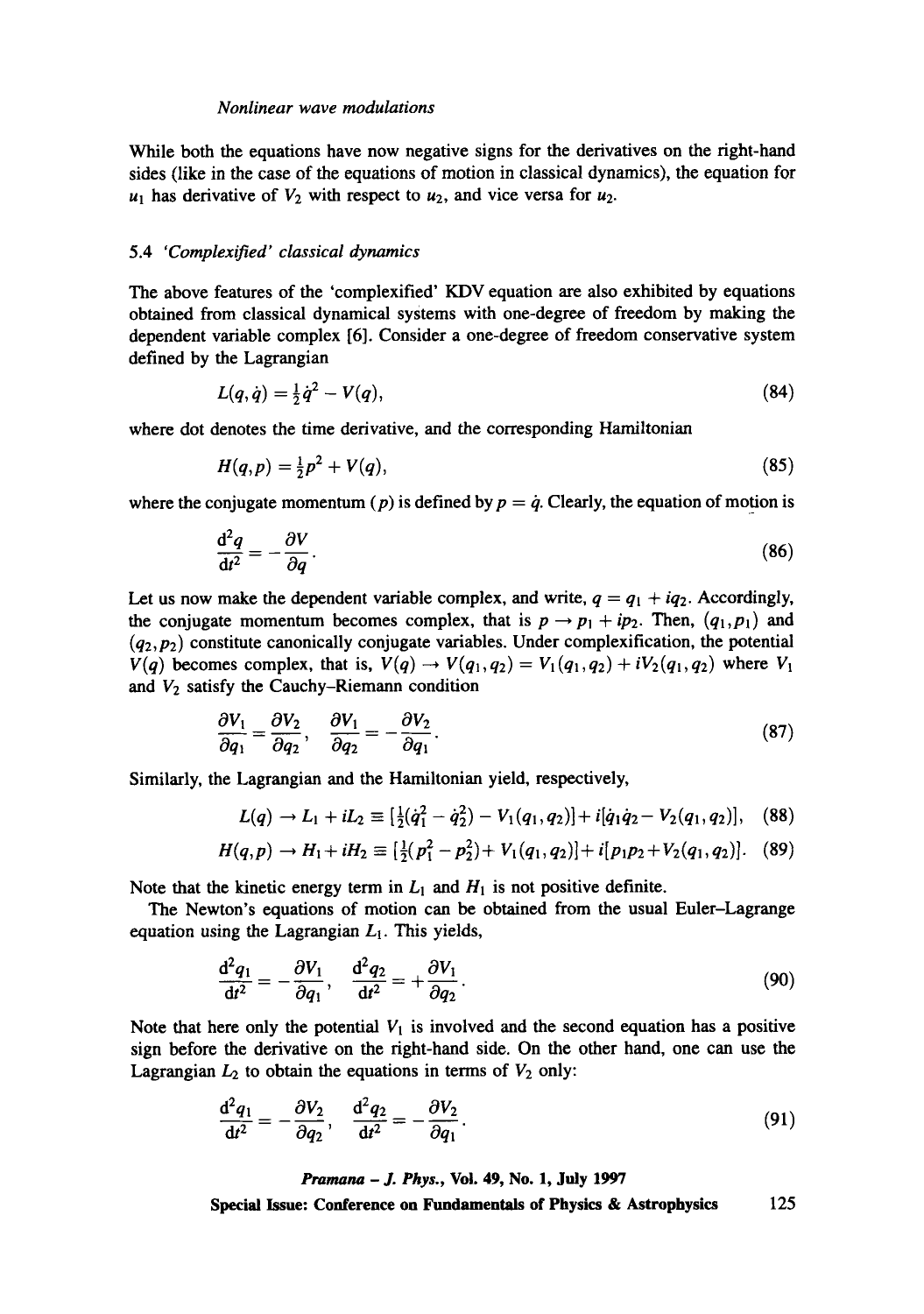Here, both the equations have negative signs before the derivatives on the tight-hand sides. However, the equation for  $q_1$  is defined in terms of the derivative of  $V_2$  with respect to  $q_2$ , and vice versa for  $q_2$ . Similar features were also noticed in the previous section for the complex KDV equation. As expected, the two sets of eqs (90) and (91) are identical in view of the Cauchy-Riemann conditions (87).

The above peculiarities are also reflected in the Hamilton's equations of motion. Using  $H<sub>1</sub>$  in the usual Hamilton's canonical equations of motion, we obtain

$$
\dot{q}_1 = p_1, \quad \dot{p}_1 = -\frac{\partial V_1}{\partial q_1},\tag{92}
$$

$$
\dot{q}_2 = -p_2, \quad \dot{p}_2 = -\frac{\partial V_1}{\partial q_2}.\tag{93}
$$

Note that if we eliminate  $p_1$  from the first set and  $p_2$  from the second set of equations, we recover the equations of motion given by (90). On the other hand, if we use, instead, the Hamiltonian  $H_2$ , we obtain the equations

$$
\dot{q}_1 = p_2, \quad \dot{p}_1 = -\frac{\partial V_2}{\partial q_1}, \tag{94}
$$

$$
\dot{q}_2 = p_1, \quad \dot{p}_2 = -\frac{\partial V_2}{\partial q_2}.\tag{95}
$$

Unlike the previous case, here cross mixing of the equations is necessary in order to eliminate  $p_1$  and  $p_2$  which leads to the equations of motion given by (91).

# **6. Summary**

To summarize, we have discussed the properties as well as some exact analytical solutions of a pair of coupled nonlinear ordinary differential equations that occur in different branches of physics. In particular, in the field of plasma physics, such equations govern the stationary solutions of time-dependent coupled nonlinear equations [like the Schfodinger-Boussinesq (or, -KDV) system] that describe the nonlinear evolution of the amplitude modulated high-frequency waves coupled to suitable low-frequency waves. The latter system with arbitrary free parameters leads to a generic system of coupled scalar field equations whose exact analytical solutions valid in different regions of the parameter space have been explicitly obtained.

The generic system is shown to contain as special cases equations that have been studied in other fields. For example, the case when the kinetic energy in the corresponding Hamiltonian is positive definite is shown to exactly correspond to the well-known 'Hénon-Heiles' system (in the field nonlinear dynamics) in a generalized form. On the other hand, the equations obtained from the stationary KDV equation by making the dependent variable complex are shown to be structurally similar to the genetic system. We have also suggested the possibility of relating the classical Yang-Mills equations to the Hénon-Heiles system by reducing them to the Schrodinger-Boussinesq (or, -KDV) system using the self-duality condition. The Hamiltonian of the genetic system for the nonlinear wave modulations admits kinetic energy term which is not positive definite. It is shown that this feature is exhibited also by the equations obtained

#### *Pramana - J. Phys.,* Voi. 49, No. 1, July 1997